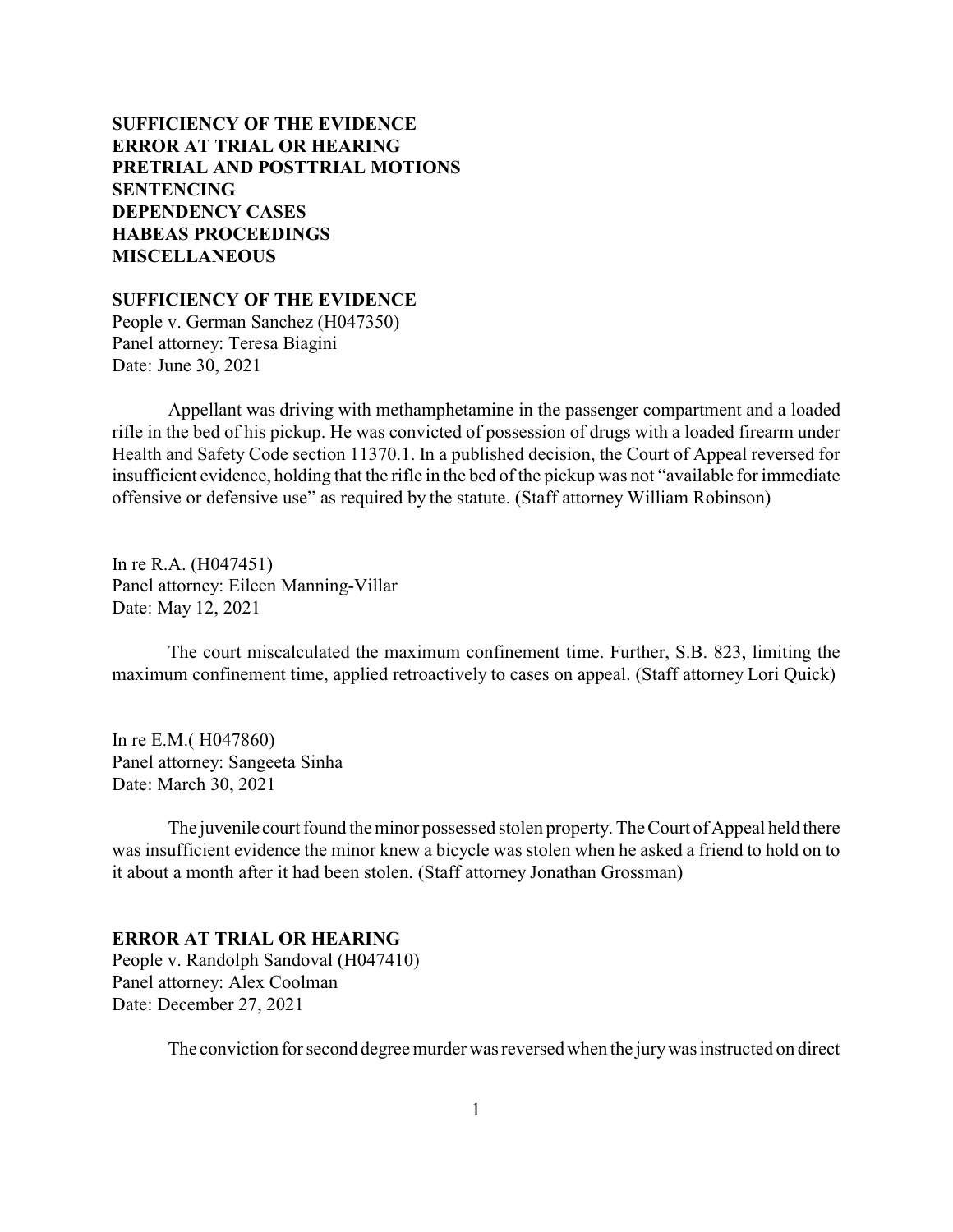aiding and abetting, the natural and probable consequence from aiding and abetting, and conspiracy to commit murder because it cannot be shown the jury did not rely on an invalid theory under S,B. 1437 and S.B. 775. (Staff attorney Lori Quick)

People v. Gabriel Quihuiz (H045671) Panel attorney: Caitlin Plummer Date: November 30, 2021

The conviction for attempted murder was conditionally reversed because the court failed to hold a competency hearing after the defendant stopped taking his medication and decompensated during the trial. (Staff attorney William Robinson)

People v. Anthony Pearl (H045559) Panel attorney: Kevin Lindsley Date: October 28, 2021

Appellant was convicted of knowingly bringing drugs into the jail, among other things. After he had been arrested and drugs was seized from him, he was asked if he had any more. He replied that drugs were "up there on the dashboard," and "Well, you guys found the 13 grams right?" The Court of Appeal decided this was not hearsay because it was not offered to prove that he had 13 grams on the dashboard but as circumstantial evidence that he did not know he had more drugs on him before he entered the jail. (Staff attorney William Robinson)

People v. Simpson (H045973) Attorney: Marc Zilversmit Date: October 18, 2021

Appellant was tried for lewd conduct on two minors. The court held he received ineffective assistance of counsel for not objecting to the admission of testimony concerning the statistical rarity of false allegations and for failing to present a *Stoll* expert. Further, the court abused its discretion in admitting evidence that appellant once drew a cartoon of a naked male under Evidence Code section 1108 and misinstructed the jury on the use of the evidence. The cumulative prejudice required reversal. (SDAP was not involved in the matter)

People v. Byron Sumagang (H044023) Staff attorney: Patrick McKenna Date: September 29, 2021

Appellant confessed that he killed his girlfriend as part of a botched double suicide attempt.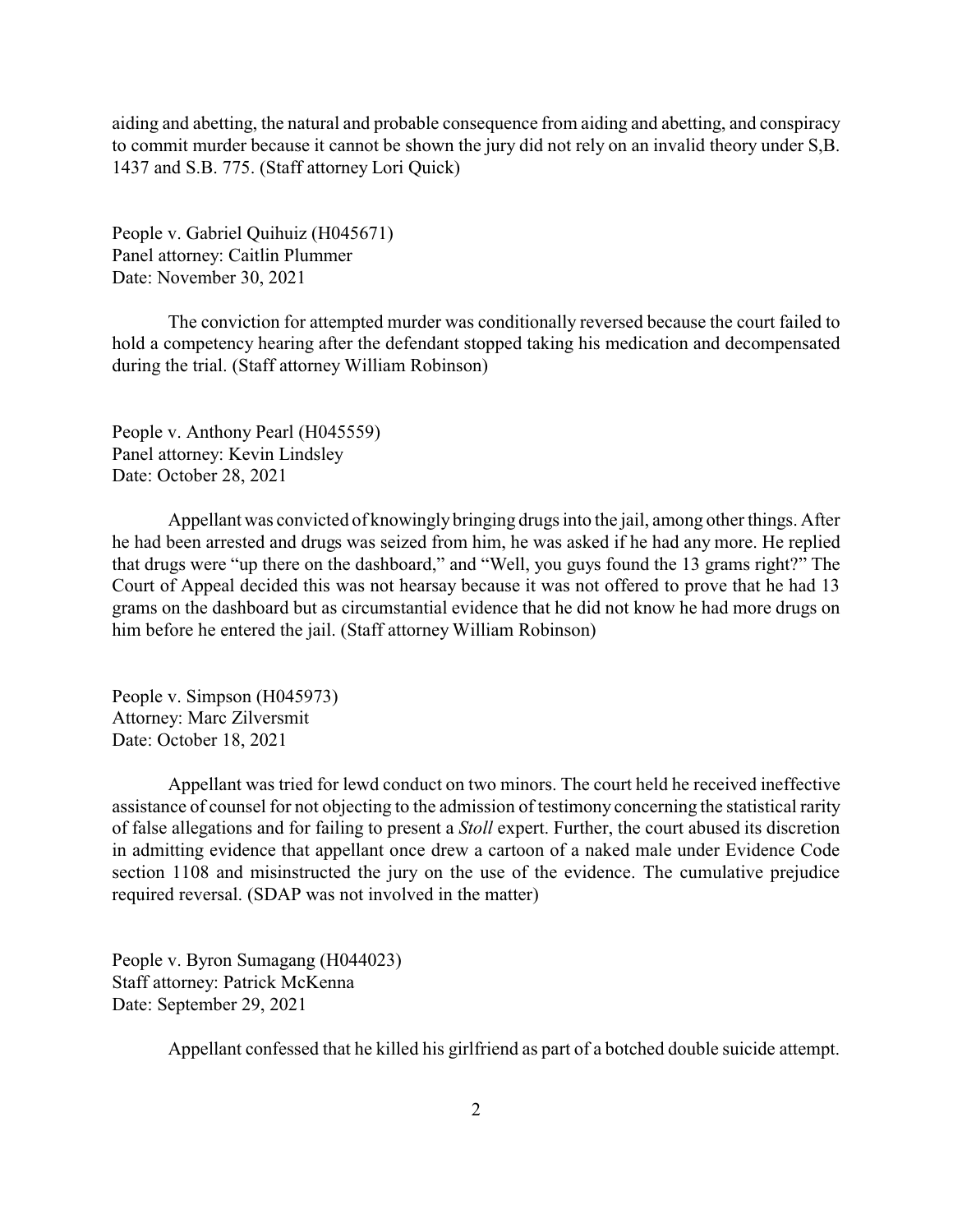He was first questioned by police while in custody without being *Mirandized*. He was then *Mirandized* and repeated the confession. The Court of Appeal held in a published case that the admission of his post-*Mirandized* statements violated the Constitution.

People v. Miguel Arellano (H045762) Panel attorney: Jean Marinovich Date: August 9, 2021

The conviction for misdemeanor assault must be dismissed because it was a lesser included offense of the conviction for assault with a deadly weapon. (Staff attorney William Robinson)

People v. Hernandez (H045625) Panel attorney: Julie Dunger Date: March 30, 2021

A jury convicted the defendant of child molest, and he was sentenced to serve 145 years to life. The judgment was reversed because the testimony from a child sexual abuse accommodation syndrome expert about the low percentage of false allegations was prejudicial under the facts of the case. (Staff attorney Jonathan Grossman)

People v. Weissman (H045863) Attorneys: Marc Zilversmit and Gail Shifman Date: February 26, 2021

Appellant was convicted of multiple counts of child molestation. One witness testified that he felt appellant have an erection when they were spooning. The witness did not tell the police this, but he said he told the prosecutor before he testified. After the trial, the prosecutor acknowledged the witness had not disclosed this before testifyingl. The court of appeal reversed some of the convictions because the prosecutor failed to correct false testimony. (SDAP was not involved)

People v. James Dryden (H043029) Panel attorney: Jin Kim Date: February 16, 2021

Appellant was convicted of assault with deadlyweapon with two prior strike convictions and sentenced to 25 years to life. In a published decision, the court reversed the judgment because admission of uncharged incidents of appellant being in fights under Evidence Code section 1101, subdivision (b) was an abuse of discretion. The incidents were old, lacked probative value of showing intent or lack of self-defense, and were prejudicial. (Staff attorney William Robinson)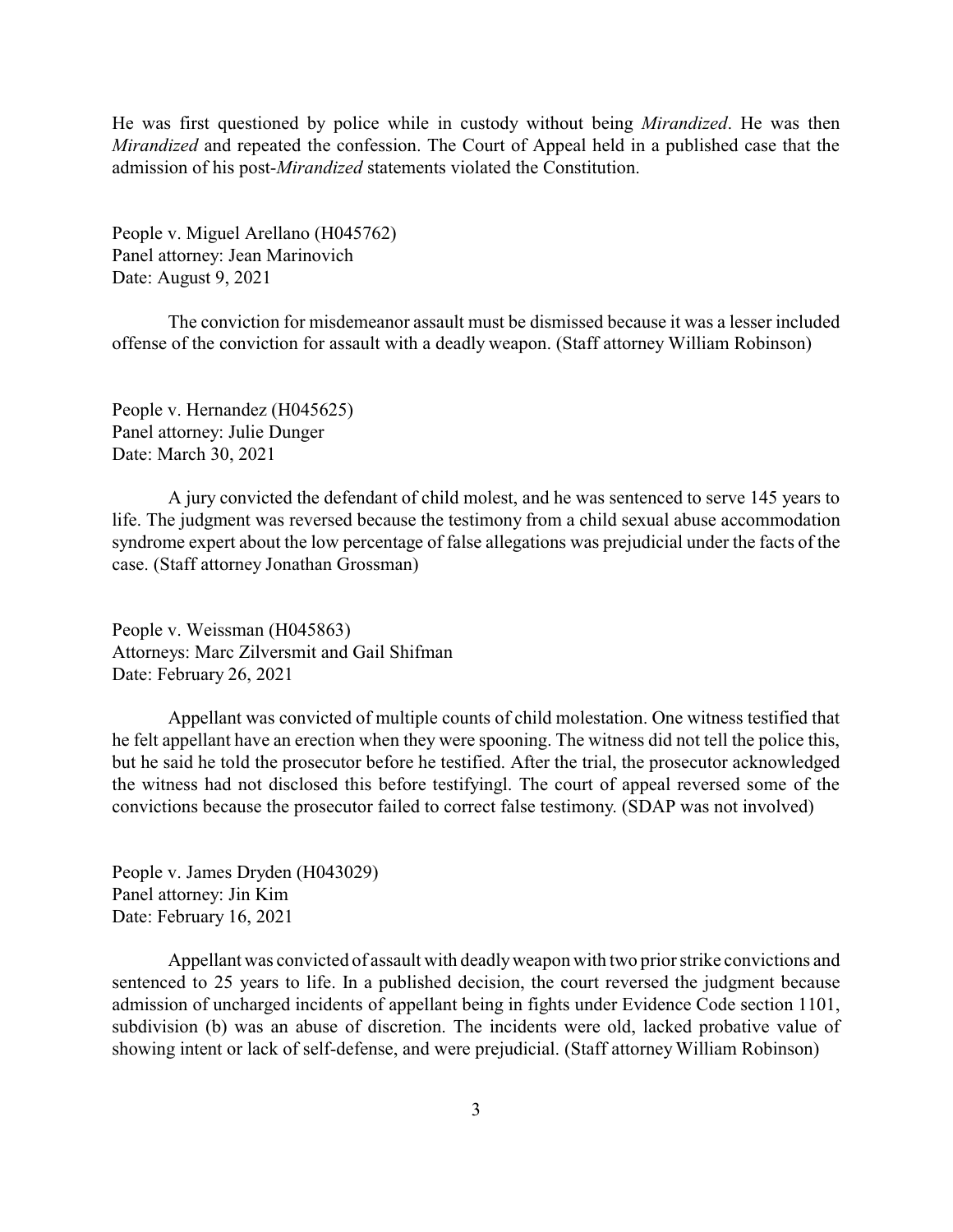<span id="page-3-0"></span>People v. Leonard Fox (H047165) Panel attorney: Susannah McNamara Date: January 29, 2021

Appellant waived his right to a preliminary hearing but not to the trial. He did waive his right to be present. The court subsequently held a court trial based on its review of documents. The Court of Appeal concluded this amounted to a slow plea, which was invalid because appellant was not properly advised nor did he personallywaive his right to a juryor his other trial rights. (Staff attorney Jonathan Grossman)

### **PRETRIAL AND POSTTRIAL MOTIONS**

People v. Julie McClure (H048280) Staff attorney: William Robinson Date: December 6, 2021

Under S.B. 775, Penal Code section 1170.95 now applies to voluntary manslaughter.

People v. Juan Soto (H047919) Attorney: Joseph Markus and Arthur Dudley Date: November 17, 2021

The superior court used the wrong standard is summarily denying the prisoner's petition for resentencing under Penal Code section 1170.95. (SDAP was not involved in the matter)

People v. Hiep Nguyen (D079035) Staff attorney: Jonathan Grossman Date: October 26, 2021

The superior court granted appellant's motion to vacate his murder conviction and placed him on parole. However, it should have credited excess time in custody toward his fines, and his booking fee was vacated pursuant to A.B. 1869.

People v. Emanuel Holland (H048573) Panel attorney: Julie Dunger Date: October 19, 2021

The superior court erred in using the substantial evidence test and making findings of fact to summarily deny a petition to vacate a murder conviction under S.B. 1437. (Staff attorney Lori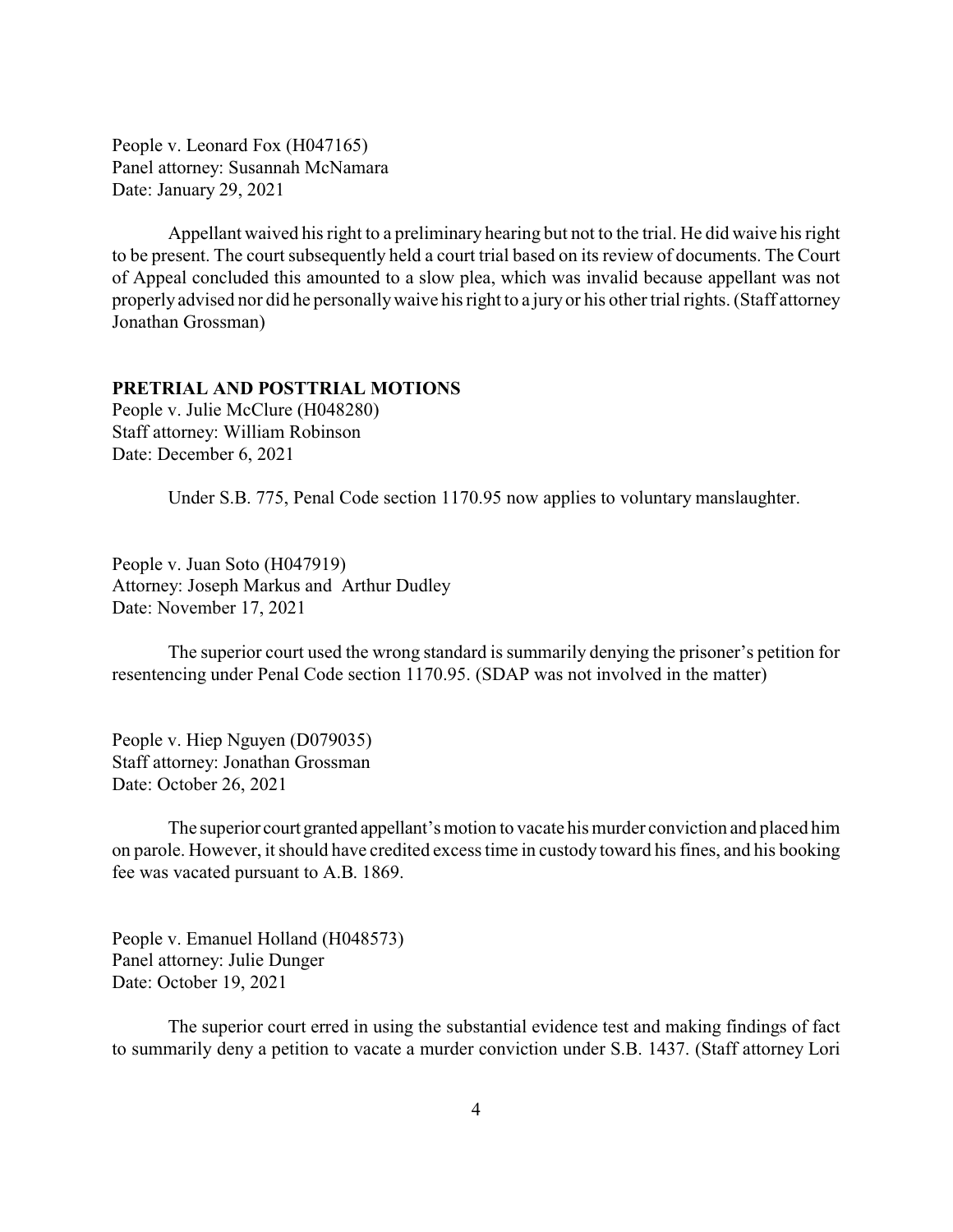Quick)

People v. Eric Williams (H048050) Panel attorney: Michelle Peterson Date: October 7, 2021

The court erred in summarily denying the petition to vacate the murder conviction under S.B. 1437 by weighing the evidence. (Panel attorney Paul Couenhoven)

People v. Arturo Mendoza (H047430) Panel attorney: Alissa Bjerkhoel Date: September 22, 2021

The Court of Appeal held that the existence of a felony murder special circumstance before *Banks* was decided did not automatically preclude relief under Penal Code section 1170.95. (Staff attorney Paul Couenhoven)

People v. Glen Ramirez (H047929) Panel attorney: William Melcher Date: September 7, 2021

The superior court abused its discretion in summarily denying the request byCDCR to recall appellant's sentence under Penal Code section 1170, subdivision (d)(1) because the court failed to consider all of the relevant factors. (Staff attorney William Robinson)

People v. Ali Garcia (H047770) Panel attorney: Alex Green Date: August 31, 2021

Because the defendant was not precluded from relief as a matter of law, the superior court should have found that the S.B. 1437 petition stated a prima facie case. (Staff attorney Paul Couenhoven)

People v. Jeremy Towner Attorney: Charles Carbone Date: August 30, 2021

Because the defendant was not precluded from relief as a matter of law, the superior court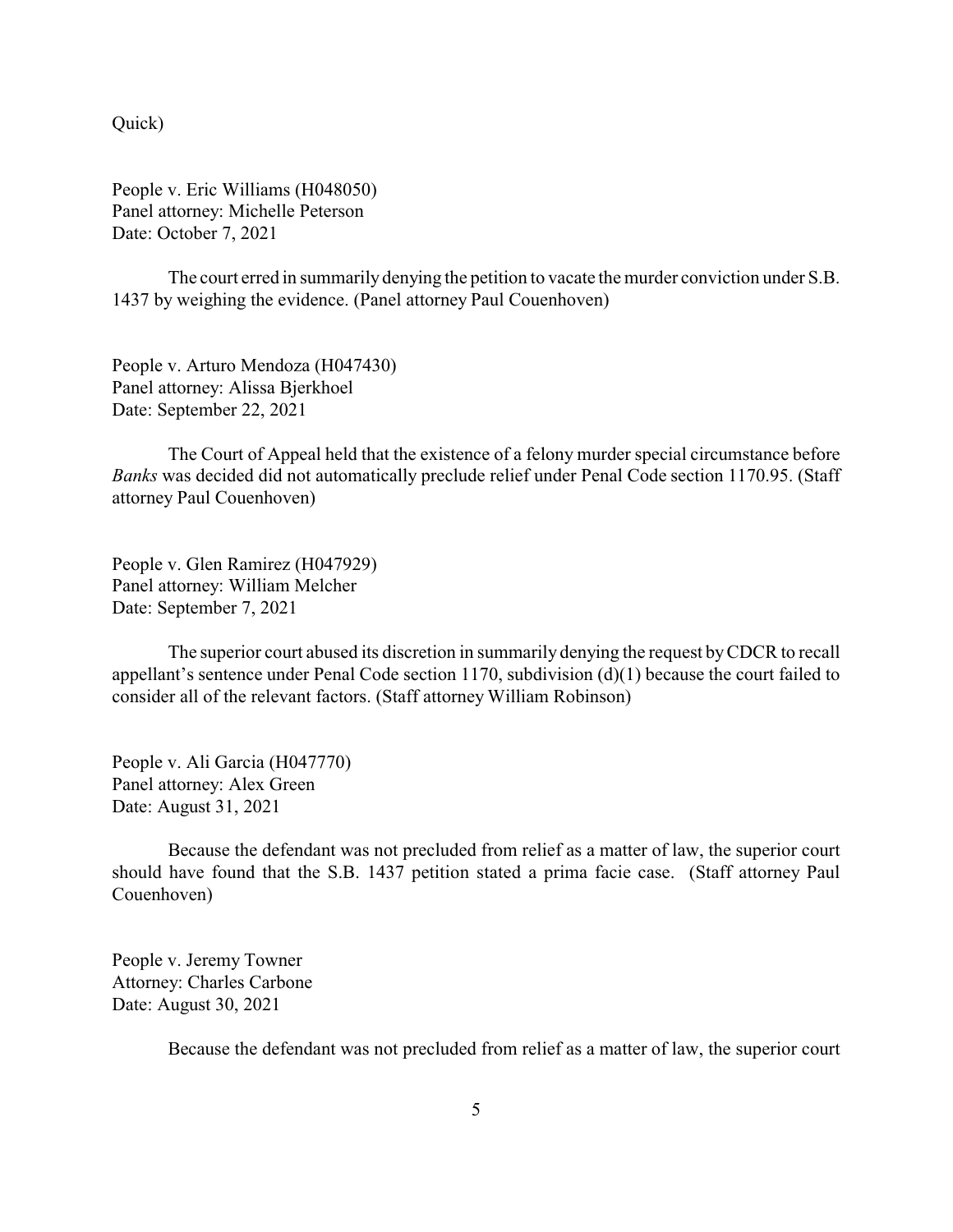should have found that the S.B. 1437 petition stated a prima facie case. (SDAP was not involved in the matter)

People v. Sergio Pineda (H047709) Panel attorney: Scott Handleman Date: July 19, 2021

In a published decision, the court held that a verdict for the felony murder special circumstances before *Banks* does not automaticallydisqualifya defendant for relief under S.B. 1437. (Staff attorney Lori Quick)

People v. Robert Brooks (H048250) Staff attorney: William Robinson Date: June 29, 2021

The Court of Appeal agreed the defendant was entitled to a hearing under *People v. Franklin* (2016) 63 Cal.4th 261, though he had already received a parole hearing.

People v. Larry Rodriguez (H046731) Panel attorney: Michael Sampson Date: June 25, 2021

The court reversed in order to permit appellant to seek mental health diversion under Penal Code section 1001.36. (Staff attorney William Robinson)

People v. David Pilipina et al. (H045025) Panel attorneys: Solomon Wollack and Eddie Rivera Date: May 14, 2021

The defendants were convicted of murder and attempted murder by using a knife. They claimed self-defense. Pilipina wore gloves. An officer testified as an expert that the gloves are worn in 30 to 40 percent of stabbings, and thus this stabbing was planned. It was later learned that in over 100 recent stabbings documented by the sheriff's department, only two wore gloves. The superior court granted a new trial motion based on false evidence. The prosecution appealed. The Court of Appeal upheld the reversal of the convictions, ruling the trial court did not abuse its discretion. (Staff attorney Patrick McKenna)

People v. Jeffrey Cho (H046609)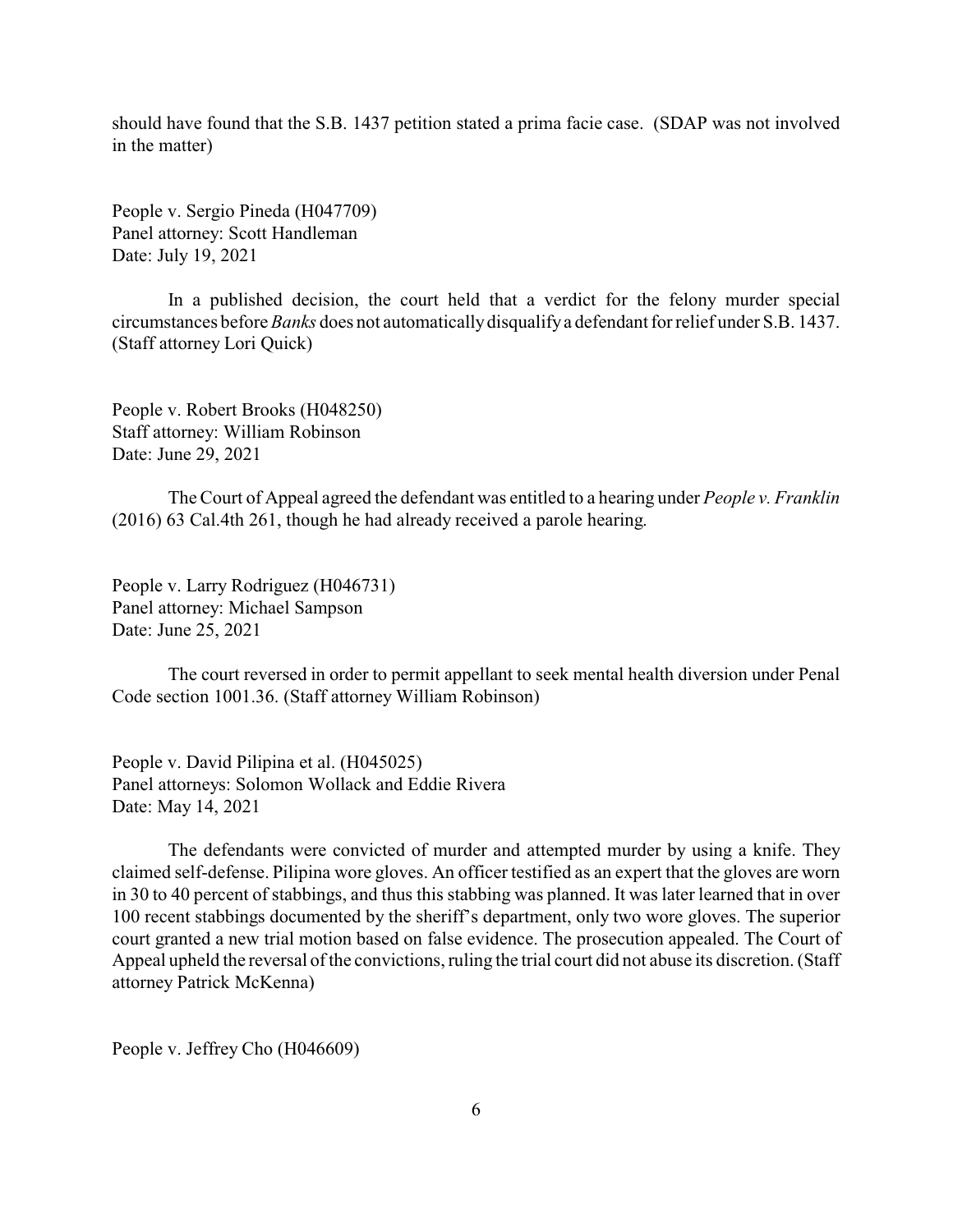Panel attorney: Julie Caleca Date: May 13, 2021

As appellant was walking down a street, a police officer stopped his patrol car along side appellant, immediately got out, illuminated him with a spotlight, and approached him while asking accusatory questions. The Court of Appeal reversed the denial of the suppression motions, deciding that this amounted to a detention. Although there was evidence that appellant might have been drinking from an open container in a paper bag, the officer did not look into this until well after the detention started. Since this was not the purpose of the stop and there were no other grounds for finding reasonable suspicion, the stop was illegal. (Staff attorney William Robinson)

People v. Joseph Nunes (H046395) Panel attorney: Laurel Simmons Date: May 6, 2021

The police and fire departments responded to a report of smoke from appellant's home or backyard. An officer went into the backyard and did not see any smoke, but there was a burnt smell. The officer looked into a metal cabinet in the backyard for no particular reason. In a published decision, the Court of Appeal decided the search of the cabinet was unlawful. (Staff attorney Jonathan Grossman)

People v. Charles Martinez (H048045) Staff attorney: Joseph Doyle Date: April 21, 2021

The court denied the prison request to recall the sentence under Penal Code section 1170, subdivision (d). The Court of Appeal reversed because the court was mistaken as to the basis for the prison's request and failed to take into account the defendant's individual merit.

People v. David Olayo (H047230) Panel attorney: Michael Sampson Date: April 20, 2021

The decision summarily denying a petition to vacate the murder conviction under S.B. 1437 was reversed because the statute was constitutional and the court used too high of a test in determining whether there were a prima facie case. (Staff attorney William Robinson)

People v. Francisco Zendejas (H048029) Panel attorney: Michael Sampson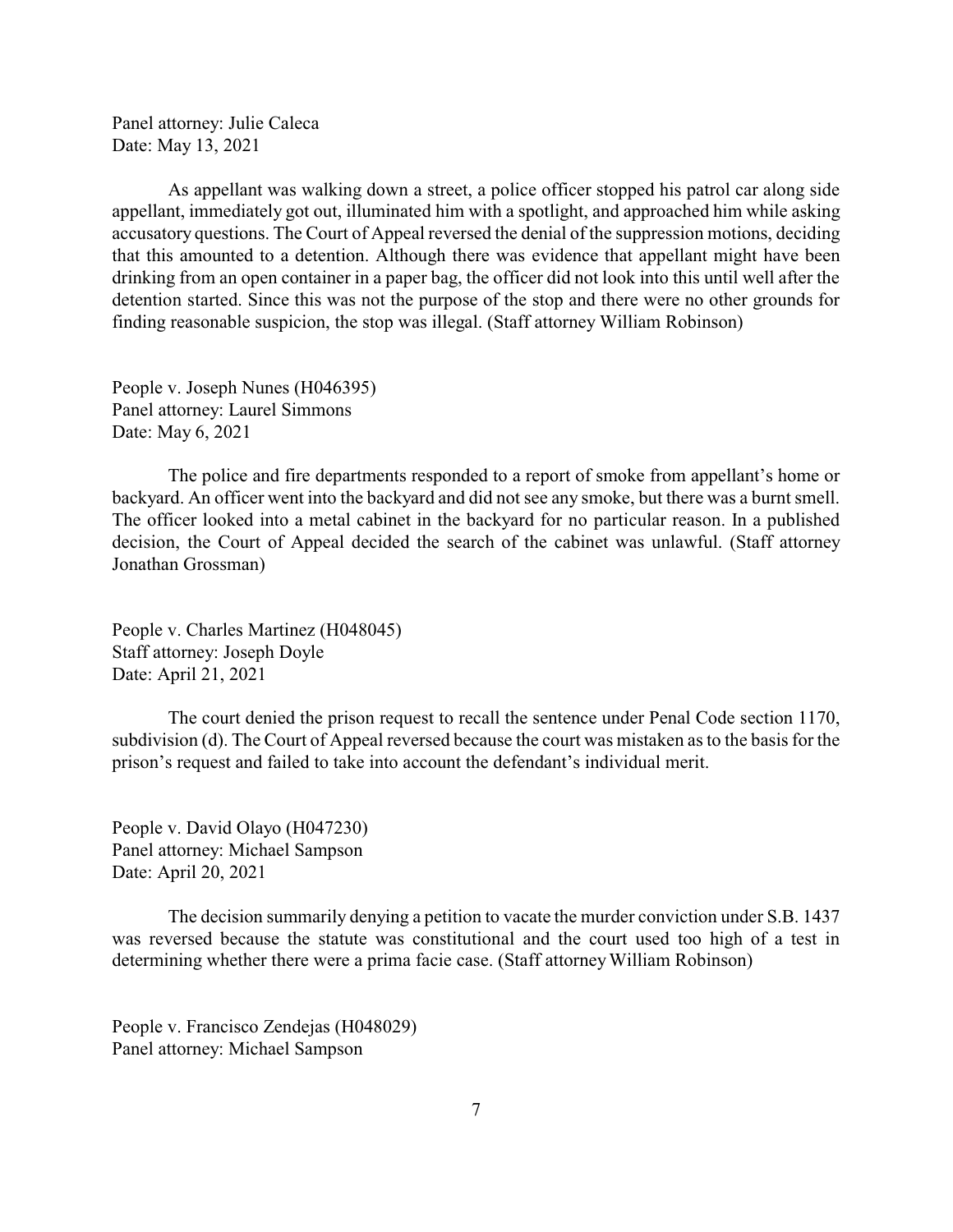<span id="page-7-0"></span>Date: March 16, 2020

The defendant was entitled to withdraw his plea because the court's statements at the time of his plea would reasonably be understood to be a promise that he would be place on mental health probation; instead, he was sentenced to prison. (Staff attorney Jonathan Grossman)

People v. Daniel Teran (H047228) Panel attorney: Julie Caleca Date: January 21, 2021

The police received a report of a man being chased by a woman with a bat. When an officer responded to the area, he saw appellant and asked to speak with him. Appellant walked away. The officer stopped him and later found contraband. The court reversed the denial of the motion to suppress. Being a possible victim and walking away from the officer did not amount to reasonable suspicion. Nor were there exigent circumstances since there was no evidence appellant was harmed or in imminent danger of being harmed. (Staff attorney William Robinson)

People v. Jackson Cayot (H045861) Panel attorney: Sara Coppin Date: January 13, 2021

The matter was remanded to consider whether appellant should be placed on diversion. (Staff attorney Patrick McKenna)

People v. Charles George (H046913) Panel attorney: Steven Schorr Date: January 8, 2021

The Court of Appeal ordered the Superior Court to issue an order to show cause on appellant's S.B. 1437 petition because it could not be determined as a matter of law he was the actual killer or committed the underlying felony with reckless indifference to human life. (Staff attorney Paul Couenhoven)

#### **SENTENCING**

People v. Gregory Jones (H047180) Staff attorney: Lori Quick Date: December 30, 2021

The matter was remanded so that the superior court could exercise its discretion whether to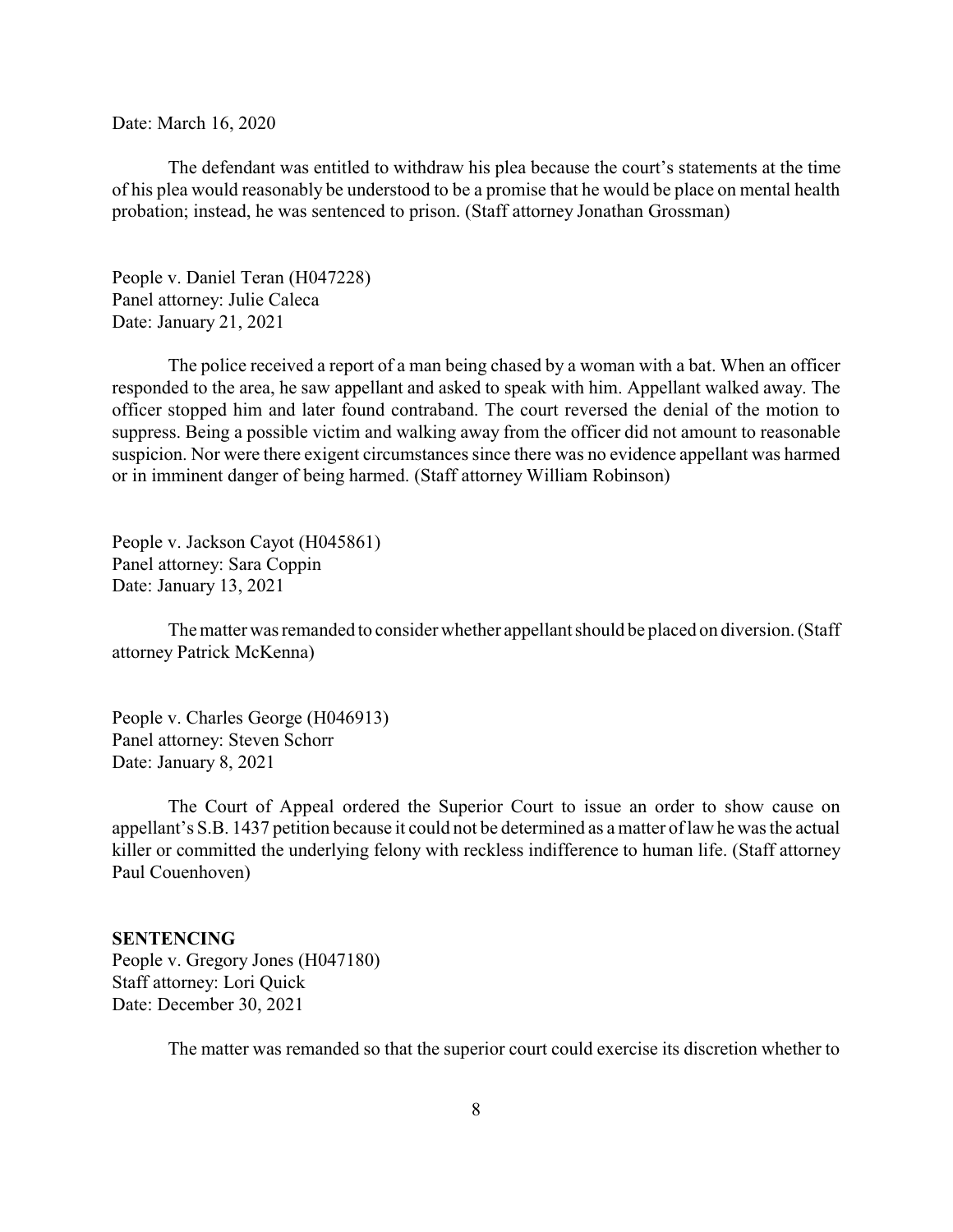strike the prior serious felonyconviction under S,B, 1393. Further, the balance of the criminal justice administration fee shall be vacated under A.B. 1869.

People v. Hazeen (H047550) Panel attorney: Michael Sampson Date: December 27, 2021

The period of probation can be reduced under A.B. 1950 and the balance of certain fees must be vacated under A.B. 1869. Further, a condition of probation not to "socialize" with one who has custody of a minor was vague. (Staff attorney Jonathan Grossman)

People v. Milton Tejeda (H045928) Panel attorney: Cliff Gardner Date: December 20, 2021

The balance of the booking fee, was vacated in light of A.B. 1869, and the court must list the penalty assessments to the fines. (Staff attorney Paul Couenhoven)

People v. Michael Smith (H048519) Panel attorney: Gordon Brownell Date: December 20, 2021

The balance of the probation supervision fee was vacated in light of A.B. 1869. (Staff attorney Jonathan Grossman)

People v. Lonnie Mironconk (H048055) Panel attorney: Jennifer Sheetz Date: November 29, 2021

The balance of the booking fee, was vacated in light of A.B. 1869. (Staff attorney Anna Stuart)

People v. Elias Segovia (H047456) Panel attorney: Julie Caleca Date: November 19, 2021

The balance of the booking fee, presentence report fee, and probation supervision fees were vacated in light of A.B. 1869. (Staff attorney Paul Couenhoven)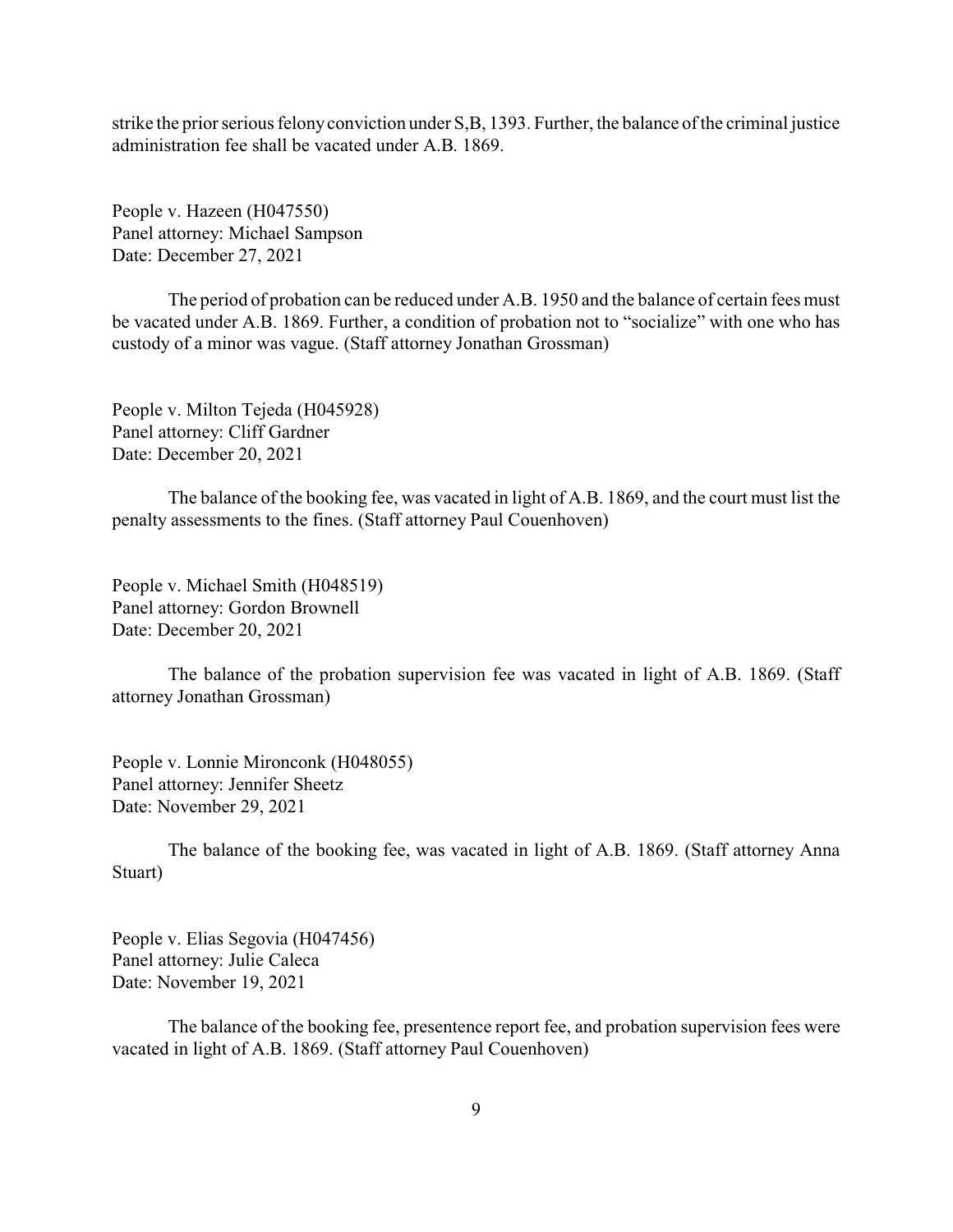People v. Artierey Sherry (H047497) Panel attorney: Steven Torres Date: November 19, 2021

The balance of the booking fee, presentence report fee was vacated in light of A.B. 1869. (Staff attorney Anna Stuart)

People v. Roman Alvarado (H046400) Panel attorney: Edward Haggerty Date: November 18, 2021

The judgment was modified to reflect the correct amount of presentence credits. (Staff attorney Lori Quick)

People v. Brandon Keen (H049197) Panel attorney: Michael Sampson Date: November 18, 2021

A prior serious felony conviction was stricken because it was not brought and tried separately from another one. (Staff attorney Jonathan Grossman)

People v. John Rumzie (H047970) Panel attorney: Michael Sampson Date: November 9, 2021

The court decided the period of probation can be reduced under A.B. 1950 and the balance of certain fees must be vacated under A.B. 1869. (Staff attorney Jonathan Grossman)

People v. Enrique Osuna (H047900) Panel attorney: Maggie Shrout Date: October 29, 2021

The booking fee was vacated pursuant to A.B. 1869. (Staff attorney Anna Stuart)

People v. Jesse Yanez (H044528) Panel attorney: Steven Torres Date: October 27, 2021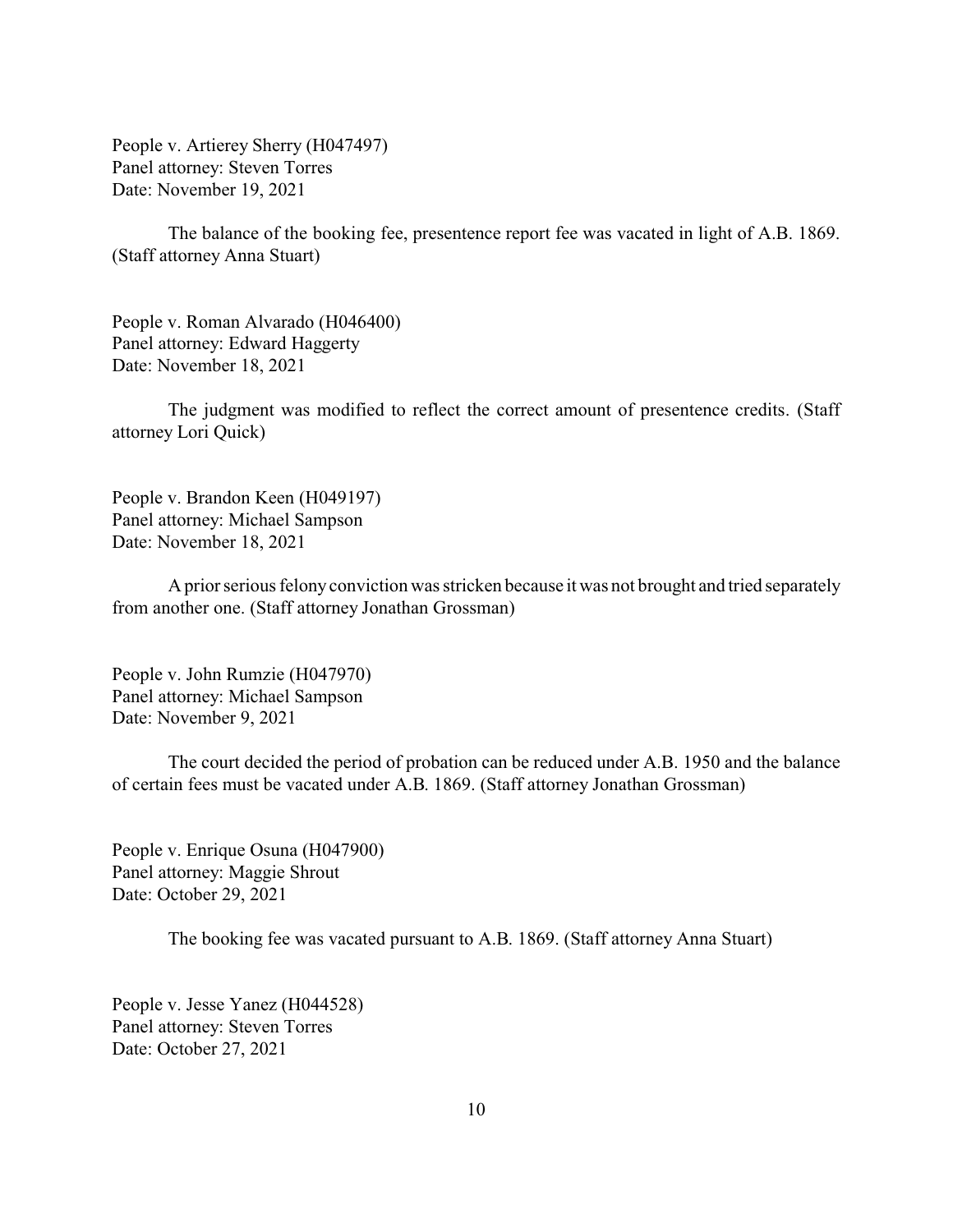The matter was remanded so that the superior court could exercise its discretion whether to strike the firearms enhancement under Senate Bill No. 620 or the prior serious felony conviction under Senate Bill No. 1393. Further, the punishment for assault with a firearm must be stayed in light of the punishment for robbery. Finally, the abstract of judgment needed to be corrected. (Staff attorney Lori Quick)

People v. Steven Fiorentino (H047912) Panel attorney: Randy Kravis Date: October 26, 2021

The period of felony probation was reduced to two years. (Staff attorney Paul Couenhoven)

People v. Salisa Greeley (H047281) Panel attorney: Paul Kraus Date: October 19, 2021

As part of a published opinion, the court decided the period of probation can be reduced under A.B. 1950 and certain fees must be vacated under A.B. 1869. (Staff attorney Jonathan Grossman)

People v. Steven Bowie (H045010) Panel attorney: Michael Sampson Date: October 18, 2021

The matter was remanded for a hearing under *People v. Franklin* (2016) 63 Cal.4th 261. (Staff attorney William Robinson)

People v. Catarino (D078832) Panel attorney: Ronald Boyer Date: October 14, 2021

An attempted offense does not fall within Penal Code section 667.6. (Staff attorney Jonathan Grossman)

People v. Benny Vaz (H048614) Panel attorney: William Hassler Date: October 4, 2021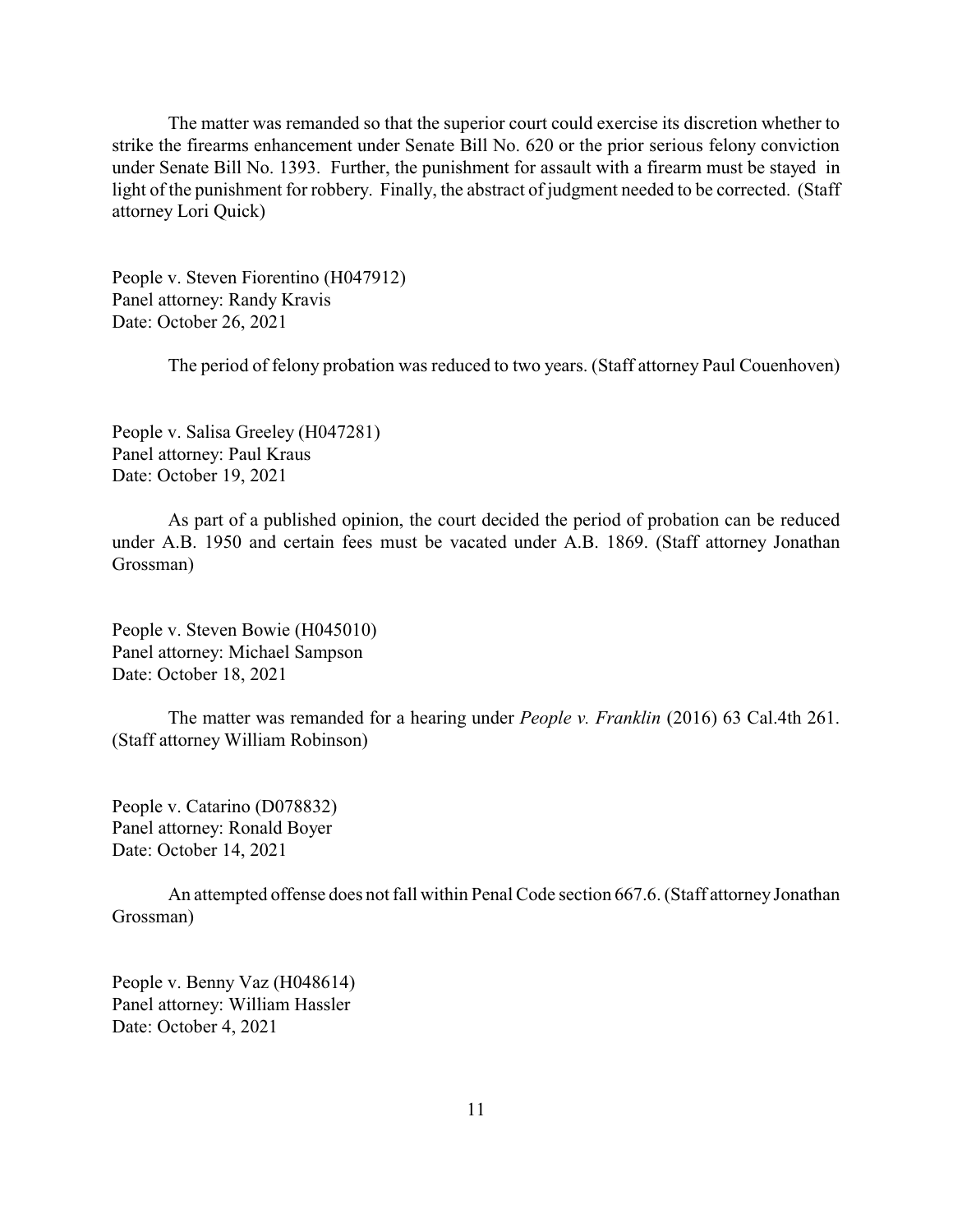Appellant was entitled to have the booking fee vacated under A.B. 1869. (Staff attorney Jonathan Grossman)

People v. Garth Hattan (H046904) Panel attorney: Alan Siraco Date: September 22, 2021

Appellant was placed on probation with execution of sentence suspended. After violating probation, it was revoked. The Court of Appeal agreed he was entitled to ameliorative changes in the law. It ordered that the drug trafficking prior be dismissed, the requirement to register as a narcotics offender be struck, and certain fees and fines be vacated. (Staff attorney Lori Quick)

People v. Dwayne Robinson (H046061) Panel attorney: Mary Jo Strnad Date: September 7, 2021

Appellant was entitled to additional presentence credits when his mandatorysupervision was violated. (Staff attorney William Robinson)

People v. Brian Gillean (H045860) Panel attorney: Rudolph Alejo Date: September 1, 2021

The punishment for violating Vehicle Code section 2800.4 should have been stayed pursuant to Penal Code section 654 due to his punishment for violating Vehicle Code section 2800.2. Further, the prison prior should be stricken. (Staff attorney Paul Couenhoven)

People v. Oscar Venegas (H047758) Panel attorney: Jeffrey Kross Date: August 20, 2021

Appellant was entitled to dual credits because the sole basis for the violation of mandatory supervision was the new case. (Staff attorney William Robinson)

People v. Cortez (H047418) Panel attorney: Laurie Wilmore Date: August 19, 2021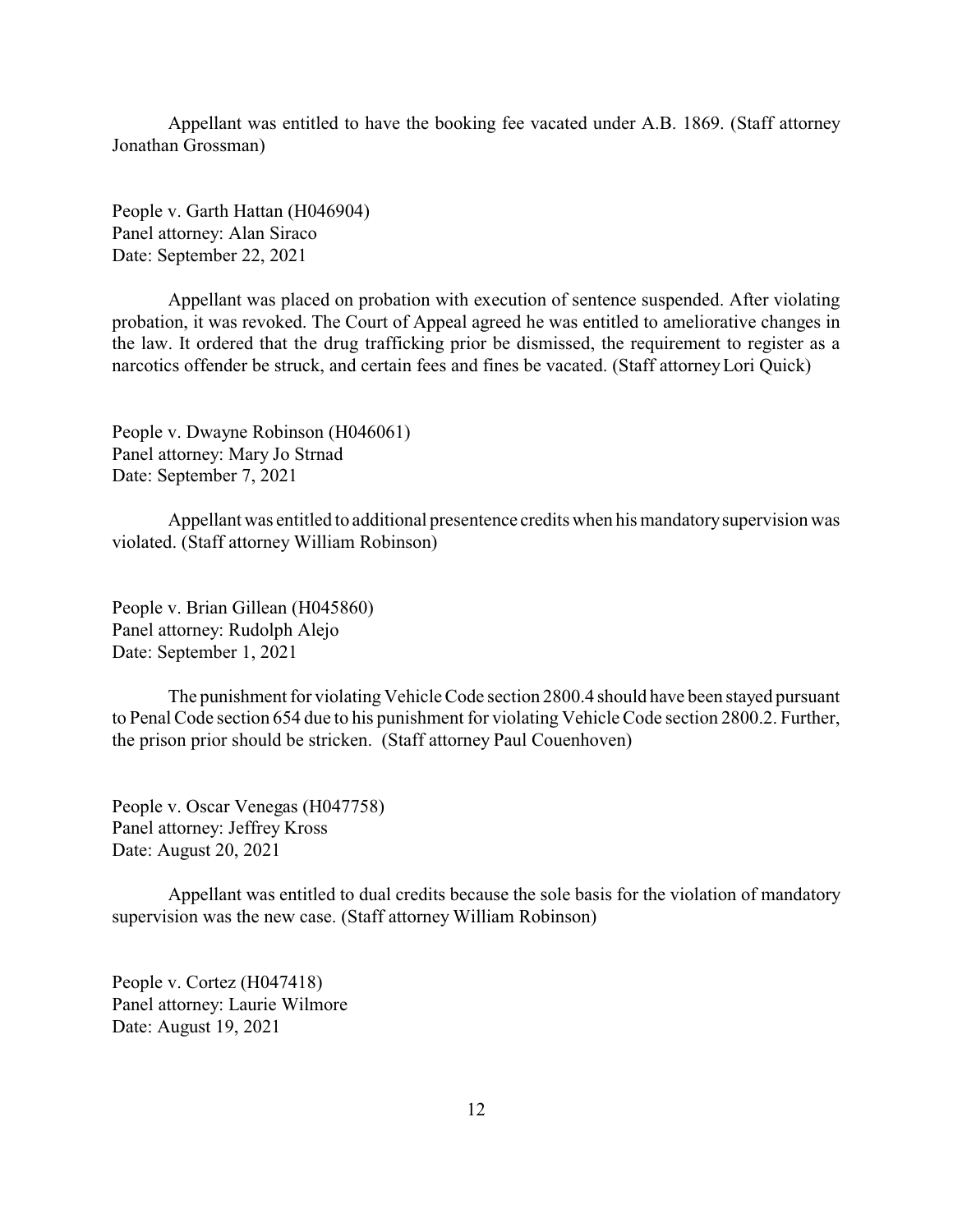A fee imposed under Penal Code section 1463.07 was stricken because it was unauthorized. A \$55 fee under section 1205, subdivision (e) must be reduced to \$30, the amount provided for in the statute. (Staff attorney Jonathan Grossman)

People v. James and Richard Guerrero (H045752) Panel attorneys: Edward Haggerty and Alex Coolman Date: August 19, 2021

The punishment for the gang crime must be stayed in lieu of the punishment for the gang enhancement on another count. (Staff attorney Lori Quick)

People v. Isaac Romandia (H048272) Panel attorney: Michael Reed Date: August 17, 2021

The period of probation should be reduced pursuant to Assembly Bill No. 1950. (Staff attorney Jonathan Grossman)

People v. Joseph Vejar (H044486) Panel attorney: Jennifer Peabody Date: July 28, 2021

The matter must be remanded to dismiss the prison prior in light of Senate Bill No. 136 and for the court to exercise its discretion whether to strike the prior serious felony conviction under Senate Bill No. 1393. Also, the court must stay the punishment for the gang crime in light of the punishment for the gang enhancements. (Staff attorney Lori Quick)

In re F.M. (H048693) Panel attorney: Michael Reed Date: July 26, 2021

Under S.B. 92, the minor's maximum confinement time must be reduced. (Staff attorney Joseph Doyle)

In re J.B. (H047828) Panel attorney: Evan Greenberg Date: July 26, 2021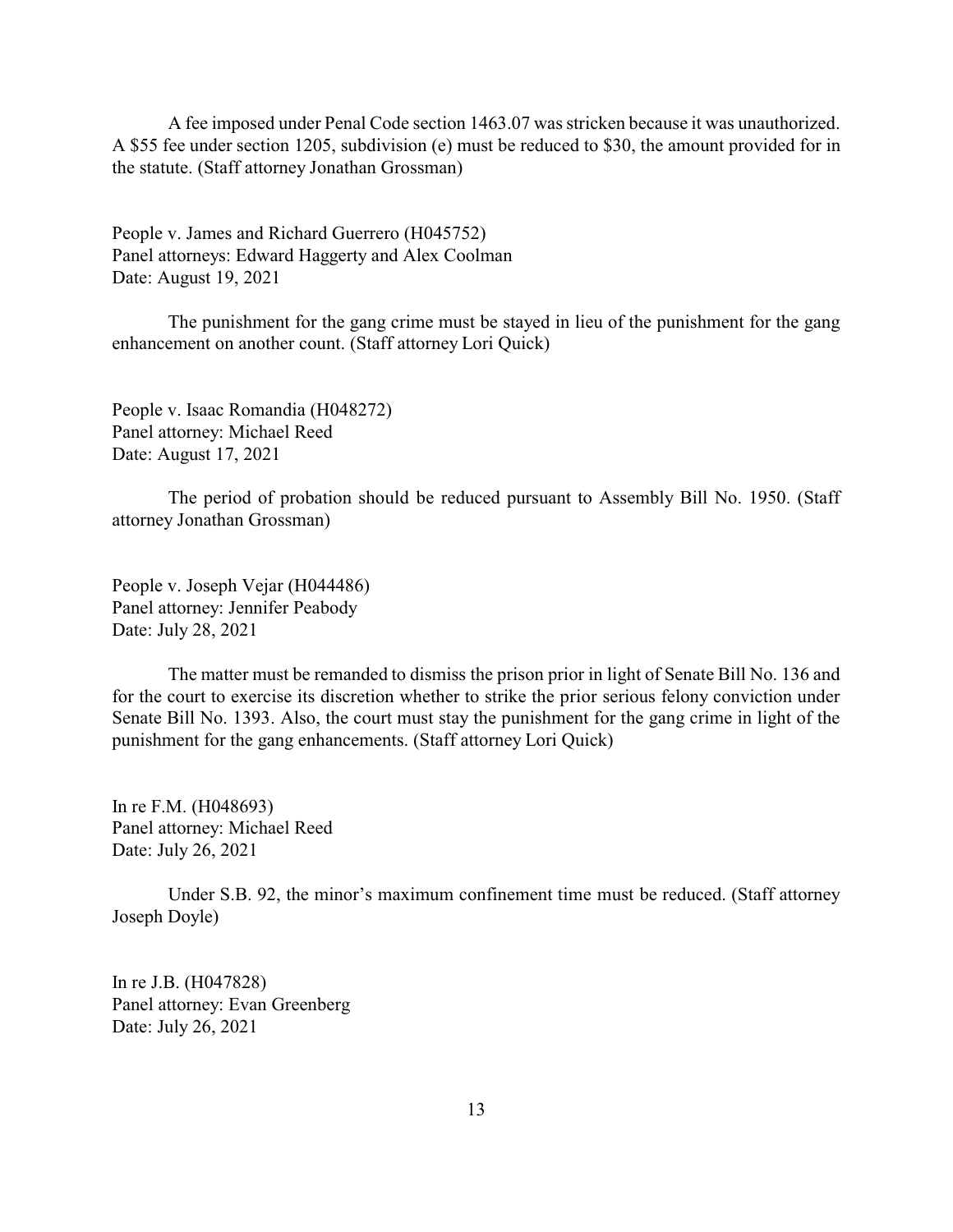The probation condition not to associate with probationers or parolees was unreasonable under the facts of the case where the minor had no record or history of associating with people with criminal backgrounds. (Staff attorney William Robinson)

People v. James Wilkins (H047572) Panel attorney: Maggie Shrout Date: July 26, 2021

The matter must be remanded to dismiss the prison prior in light of Senate Bill No. 136.. (Staff attorney Anna Stuart)

People v. Robert Ruby (H047648) Panel attorney: Rudy Alejo Date: July 22, 2021

The prison prior was dismissed in light of Senate Bill No. 136. (Staff attorney Anna Stuart)

People v. Hariberto Guillen (H046547) Panel attorney: Jonathan Roberts Date: July 19, 2021

The restitution award for attorney fees was unsupported by the evidence. (Staff attorneyLori Quick)

In re R.A. (H047451) Panel attorney: Eileen Manning-Villar Date: July 15, 2021

Under S.B. 823, the minor's maximum confinement time must be reduced. (Staff attorney Lori Quick)

People v. Alfred Valenzuela (H045756) Panel attorney: Karriem Baker Date: July 13, 2021

The period of probation should be reduced pursuant to Assembly Bill No. 1950. (Staff attorney Jonathan Grossman)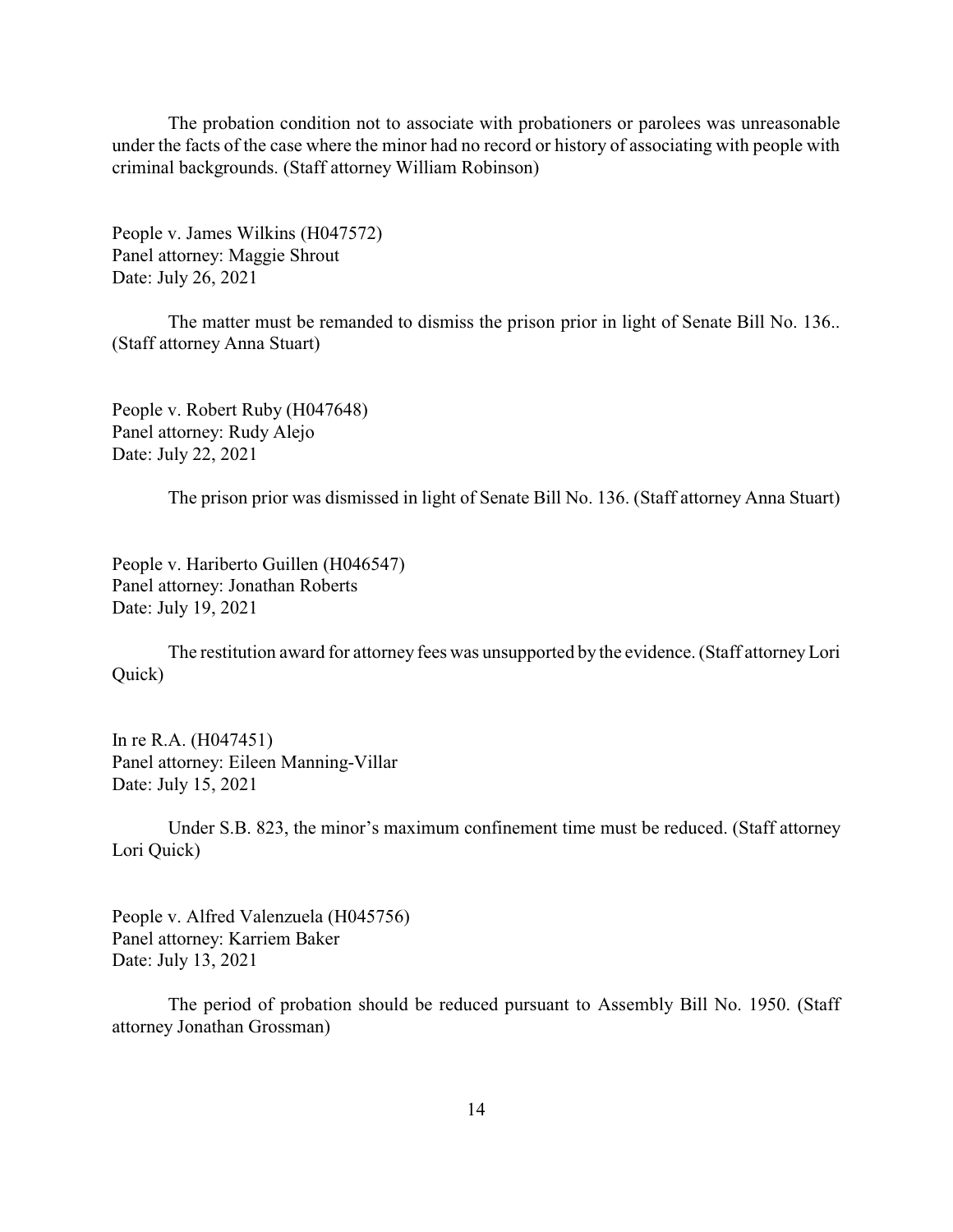People v. Carlos Ruipaz et al. (H044593) Panel attorneys: Kyle Gee and John Dwyer Date: June 25, 2021

The matter was remanded for the court to dismiss the firearms enhancement under Senate Bill No. 620. Also, when the court attempted to impose the minimum restitution fine, it should have set the fine at \$200 because this was the statutory minimum when the offense was committed. (Staff attorney Lori Quick)

People v. Pedro Pedrisco (H045310) Panel attorney: Geoff Jones Date: June 16, 2021

The matter must be remanded to dismiss the prison prior in light of Senate Bill No. 136 and for the court to exercise its discretion whether to strike the prior serious felony conviction under Senate Bill No. 1393. (Staff attorney Patrick McKenna)

People v. Trujillo (H048255) Panel attorney: Michael Sampson Date: June 7, 2021

The period of probation should be reduced pursuant to Assembly Bill No. 1950, the condition of probation not to use alcohol must be stricken, and the matter was remanded for the court to consider a lesser period of registration under Senate Bill No. 145. (Staff attorney Jonathan Grossman)

People v. Kevin Cole (H046569) Panel attorney: Alex Green Date: June 1, 2021

The period of probation should be reduced pursuant to Assembly Bill No. 1950. (Staff attorney Jonathan Grossman)

People v. Clinton Turney (H046292) Panel attorney: Carrie Kojimoto Date: May 28, 2021

The matter must be remanded to dismiss the prison prior in light of Senate Bill No. 136 and for the court to exercise its discretion whether to strike the prior serious felony conviction under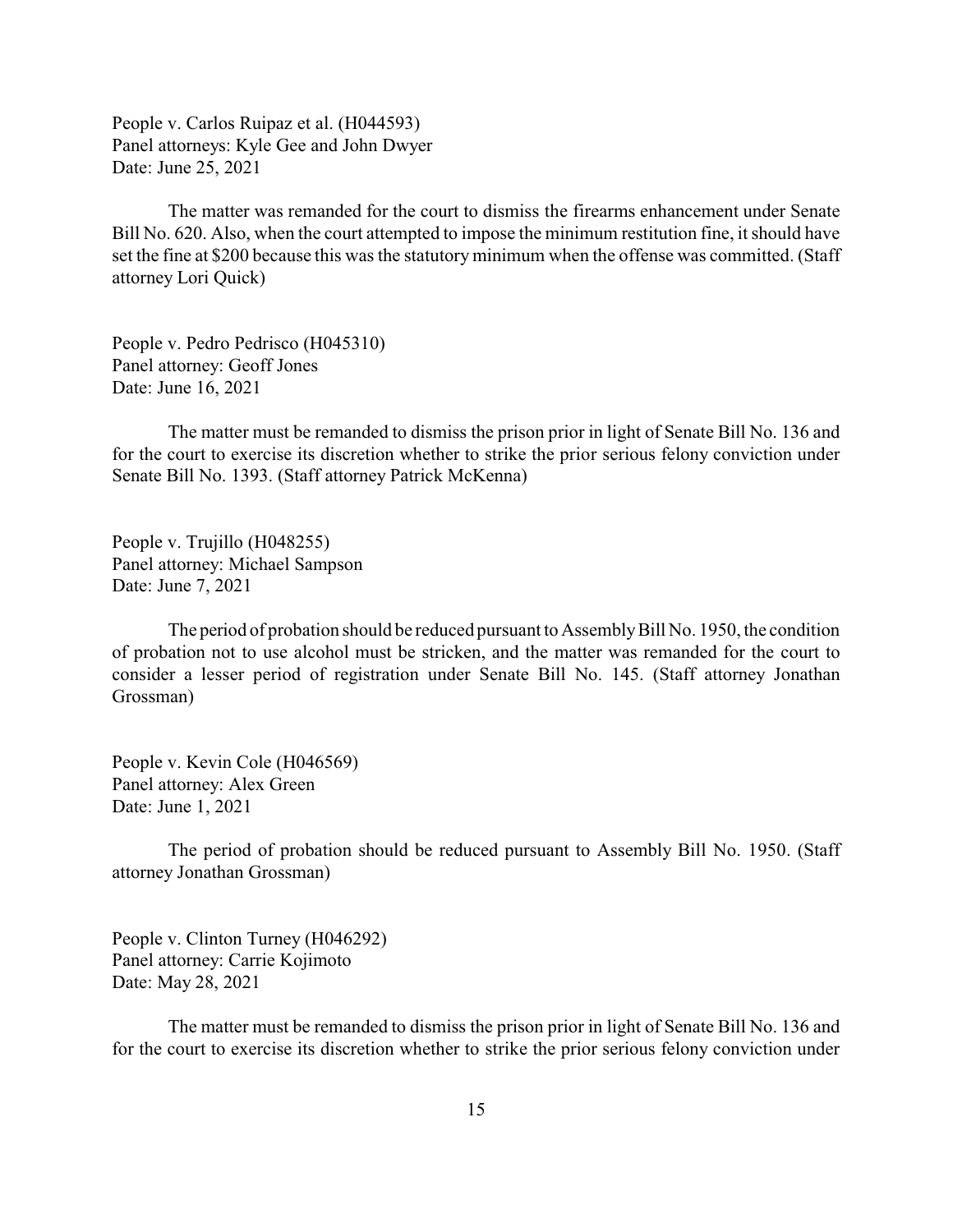Senate Bill No. 1393. (Staff attorney Lori Quick)

People v. Shane Thomas (H047467) Staff attorney: Anna Stuart Date: May 28, 2021

The matter was remanded for the court to consider dismissing the prison prior in light of Senate Bill No. 136.

People v. Jose Ramos (H046895) Panel attorney: Shannon Chase Date: May 25, 2021

The court's punishment of 15 years to life for attempted murder was unauthorized. (Staff attorney Lori Quick)

People v. James Watson (H045141) Panel attorney: James Thomson Date: May 21, 2021

The matter was remanded for the court to determine whether to place the defendant on mental health diversion or to exercise its discretion whether to dismiss the firearms enhancement under Senate Bill No. 620. (Staff attorney Lori Quick)

People v. Jose Macedo (H046851) Staff attorney: Anna Stuart Date: May 20, 2021

The matter must be remanded to dismiss the prison prior in light of Senate Bill No. 136 and for the court to exercise its discretion whether to strike the prior serious felony conviction under Senate Bill No. 1393.

In re R.A. (H047451) Panel attorney: Eileen Manning-Villar Date: May 12, 2021

The court miscalculated the maximum confinement time. Further, S.B. 823, limiting the maximum confinement time, applied retroactively to cases on appeal. (Staff attorney Lori Quick)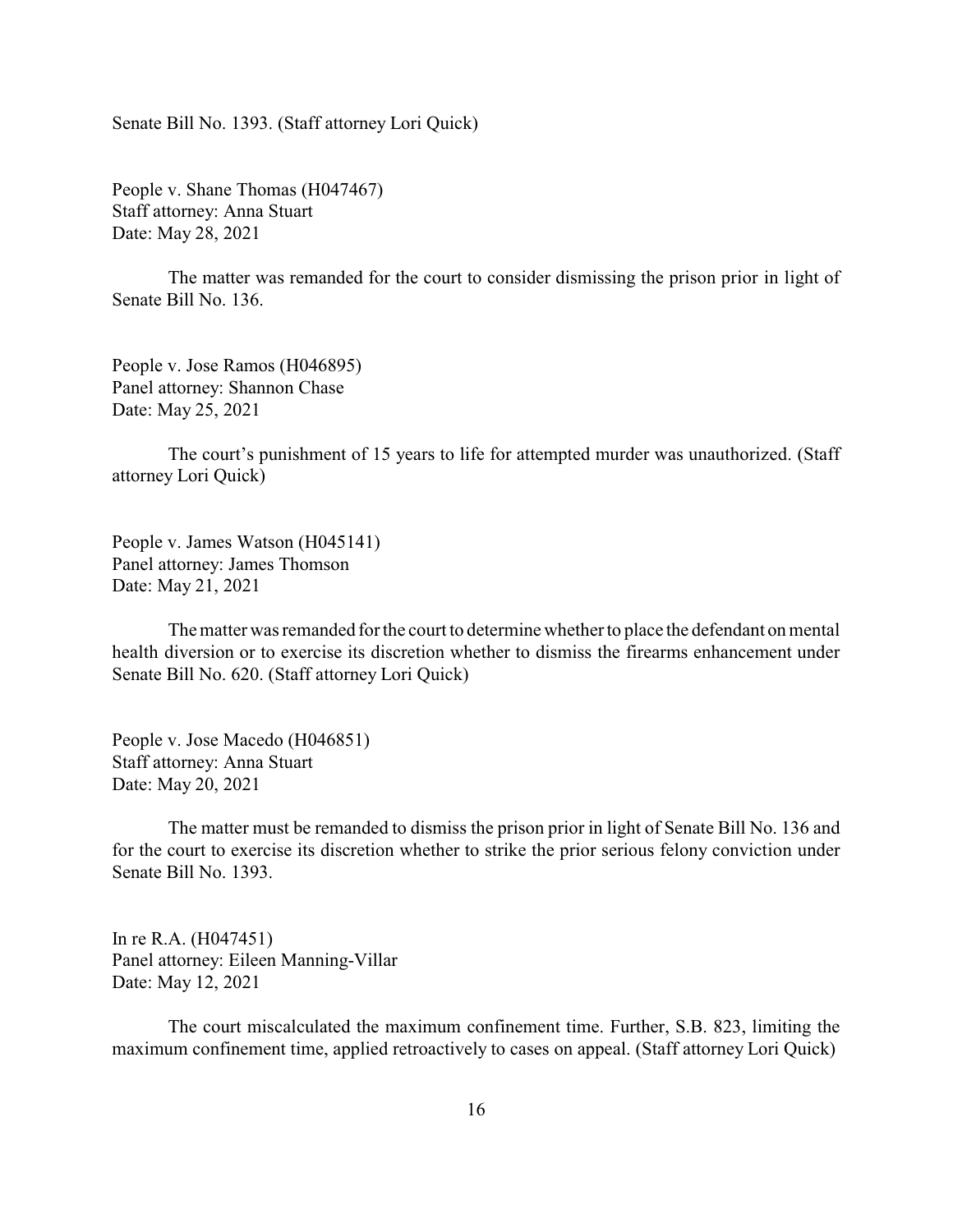People v. Stephen Kennedy (H048014) Staff attorney: Paul Couenhoven Date: May 11, 2021

The punishment for grand theft of a firearm and possessing stolen property must be stayed in light of the punishment for residential burglary.

People v. Antonio Gonzalez (H047792) Panel attorney: Kelley Flemming Date: May 7, 2021

The prison prior was dismissed in light of Senate Bill No. 136. (Staff attorney Paul Couenhoven)

People v. Lucas Juarez (H045680) Panel attorney: Rachel Varnell Date: May 7, 2021

The matter was remanded so that the superior court could exercise its discretion whether to strike the prior serious felony conviction under Senate Bill No. 1393. (Staff attorney Paul Couenhoven)

People v. Amado Luna et al. (H046672) Panel attorneys: Carrie Kojimoto and Jean Marinovich Date: May 3, 2021

The prison prior was dismissed in light of Senate Bill No. 136, and one of the defendants was entitled to additional presentence credits. (Staff attorney Lori Quick)

People v. Saul Aguilar (H046279) Panel attorney: Nancy Brandt Date: April 30, 2021

The matter must be remanded to dismiss the prison prior in light of Senate Bill No. 136. (Staff attorney William Robinson)

People v. Raymond Estrada (H047459)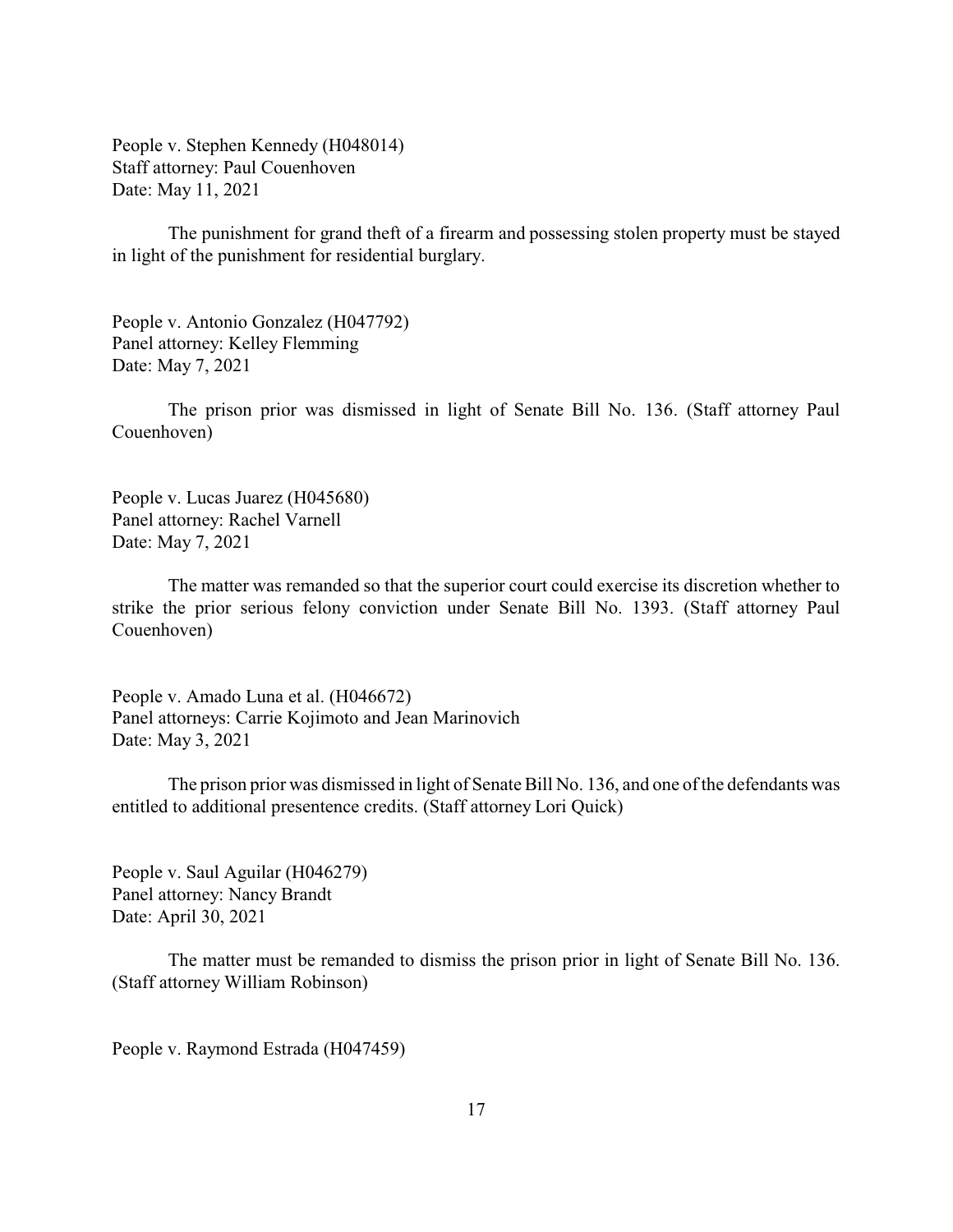Panel attorney: Katja Grosch Date: April 30, 2021

The matter must be remanded to dismiss the prison prior in light of Senate Bill No. 136. (Staff attorney Lori Quick)

People v. Laron Campbell (H044517) Panel attorney: Allen Weinberg Date: April 29, 2021

The matter was remanded so that the superior court could exercise its discretion whether to strike the prior serious felony conviction under Senate Bill No. 1393 and the firearms enhancement under S.B. 620, and for the court to strike the prior prison commitment enhancement under Senate Bill No. 136. (Staff attorney Lori Quick)

People v. Delacruz (H046352) Staff attorney: Jonathan Grossman Date: April 29, 2021

The court lacked the authority to impose a flash incarceration condition of probation without the defendant's consent, and the prison prior should be stricken in light of Senate Bill No. 136.

People v. Charles Gutierrez (H047384) Panel attorney: Michael Sampson Date: April 28, 2021

The prison prior should be stricken in light of Senate Bill No. 136. (Staff attorney Jonathan Grossman)

People v. Michael Muaddi (H047548) Panel attorney: Kelley Fleming Date: April 27, 2021

Probation shall be limited to two years under Assembly Bill No. 1950. (Staff attorney Lori Quick)

People v. David Garris (H045657) Panel attorney: Jennifer Peabody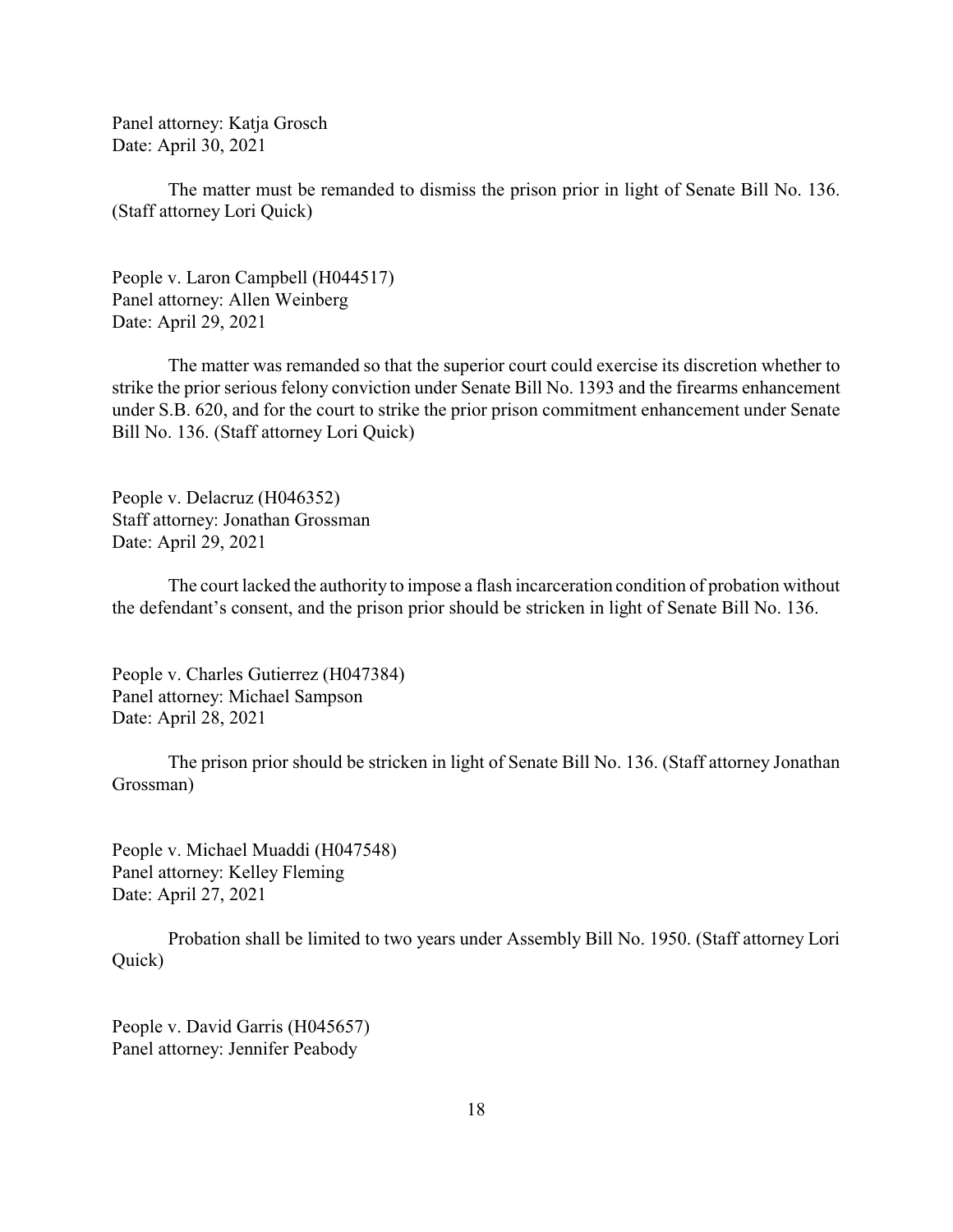Date: April 21, 2021

The matter was remanded for the court to determine whether to place the defendant on mental health diversion or to exercise its discretion whether to strike the prior serious felony conviction under Senate Bill No. 1393. (Staff attorney Patrick McKenna)

People v. Rivas (H047066) Panel attorney: Brian McComas Date: April 19, 2021

There was insufficient evidence to order HIV testing. (Staff attorney Jonathan Grossman)

In re M.J. (H047988) Panel attorney: Josephine Banuelos Date: April 14, 2021

An order to attend counseling or education as ordered by the probation officer amounted to an improper delegation of judicial authority. Further, the court's written order not to associate with probationers conflicted with its oral pronouncement. (Staff attorney Anna Stuart)

People v. Jason Fallon (H045761, H045659) Panel attorney: Peter Goldscheider Date: March 30, 2021

The punishment for grand theft must be stayed pursuant to Penal Code section 654 in light of the punishment for burglary. (Staff attorney William Robinson)

People v. Johnny Chagolla (H047707) Panel attorney: Kevin Sheehy Date: March 26, 2021

The prior prison commitment must be dismissed pursuant to S.B. 136, but this did not mean a change in the sentence that was part of the plea bargain. Nonetheless, the period of probation should be reduced under A.B. 1950. (Staff attorney Jonathan Grossman)

In re J.O. (H047638, H047647) Panel attorney: Jennifer Bruno Date: March 22, 2021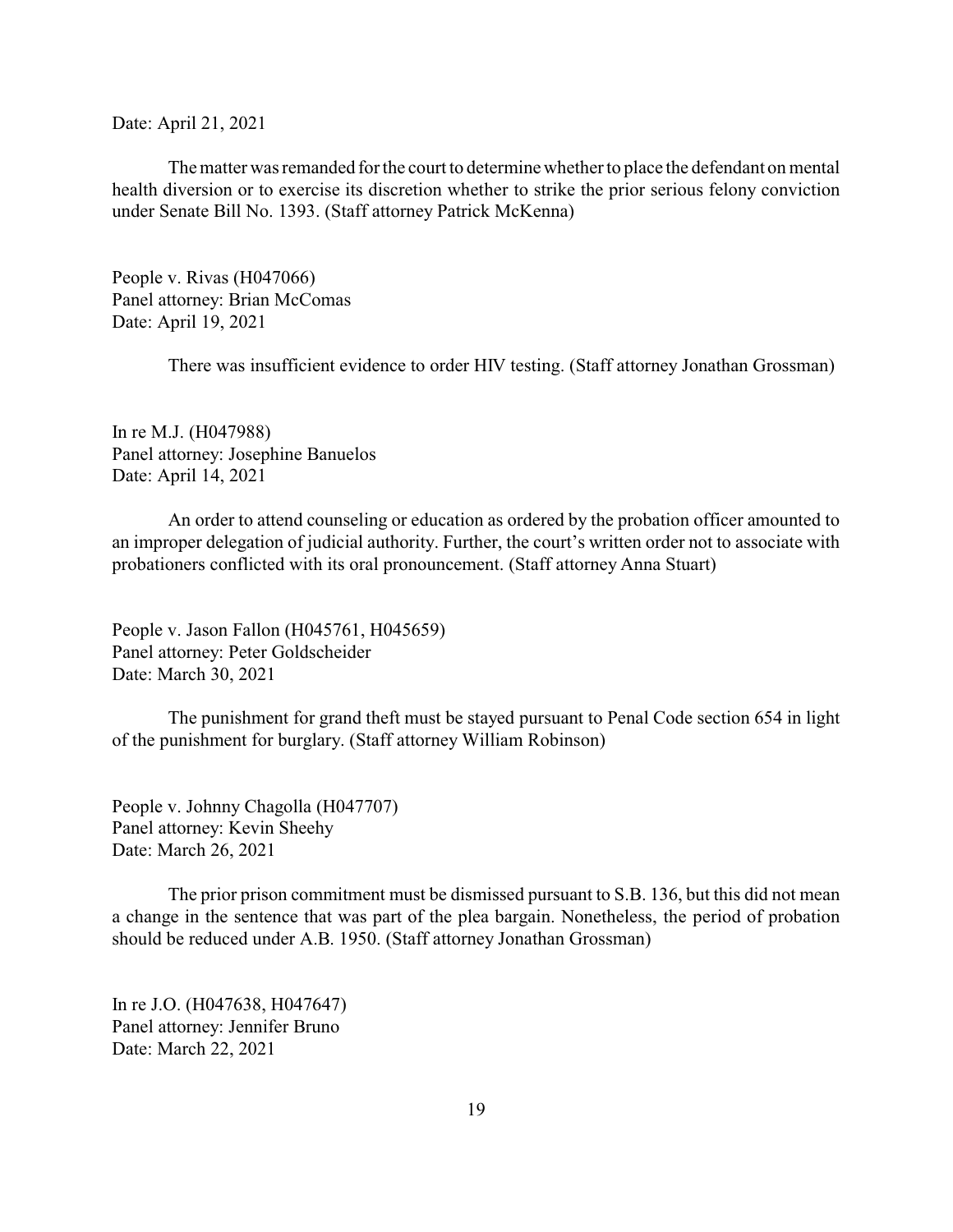The court could not impose probation conditions when it placed the minor at DJJ. (Staff attorney Anna Stuart)

People v. Carlos Burnias (H047623) Staff attorney: Lori Quick Date: February 23, 2021

The matter must be remanded to dismiss the prison prior in light of Senate Bill No. 136.

In re B.S. (H047995) Panel attorney: Caleb Lin Date: March 12, 2021

The matter was remanded for the juvenile court to determine if the offense was a felony or misdemeanor. (Staff attorney Jonathan Grossman)

People v. Treandous Cotton (H048308) Panel attorney: Charles Marson Date: March 11, 2021

Appellant was entitled to a hearing under *People v. Franklin* (2016) 63 Cal.4th 261. (Staff attorney Lori Quick)

People v. Luis Fregoso (H047273) Staff attorney: Lori Quick Date: March 10, 2021

After the Superior Court failed to properly change the judgment to reflect the correct amount of presentence credits, the Court of Appeal ordered that the judgment be corrected.

People v. Homero Gomez (H048066) Staff attorney: Paul Couenhoven Date: March 10, 2021

Appellant was entitled to a hearing under *People v. Franklin* (2016) 63 Cal.4th 261.

People v. Carlos Roman (H046210)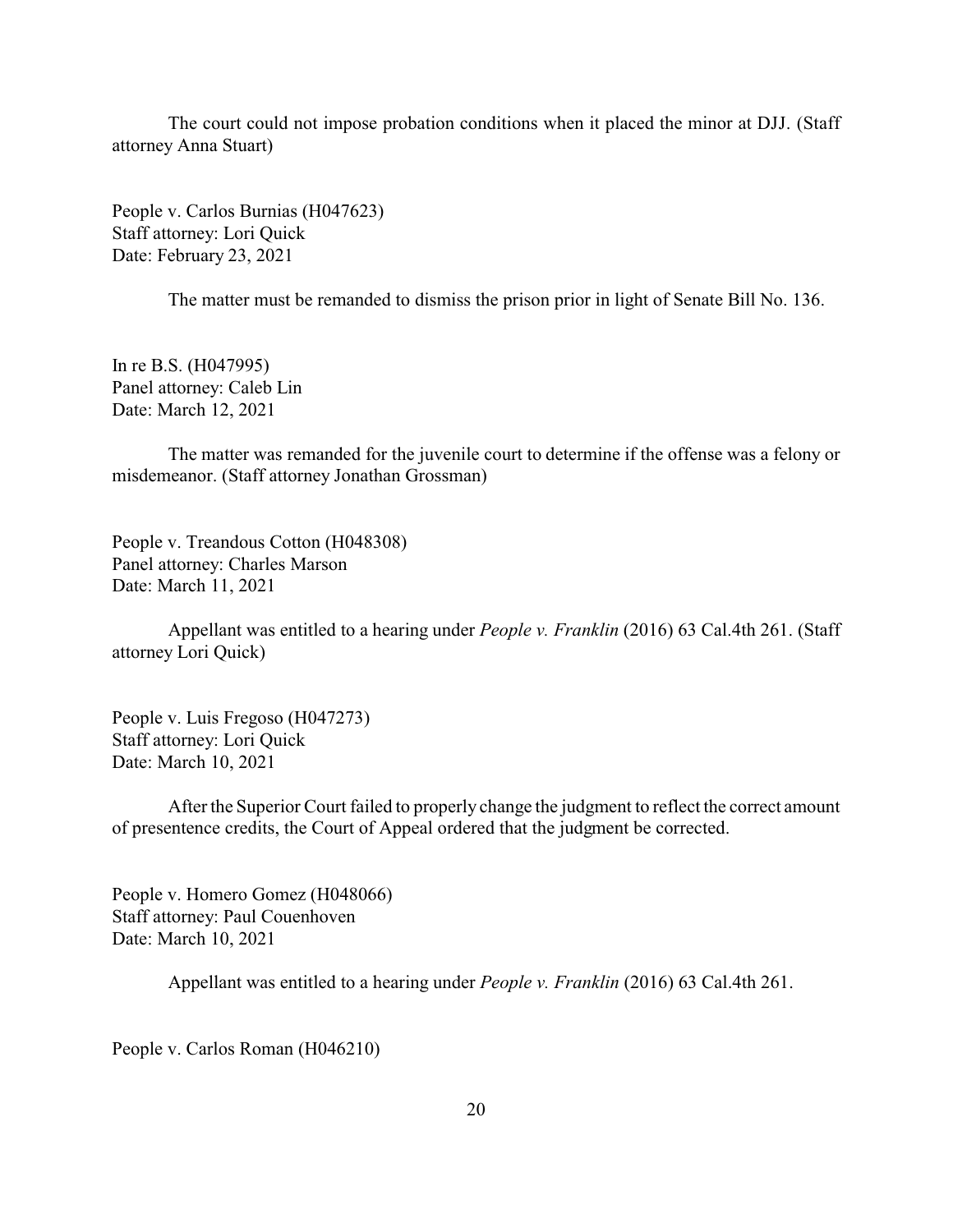<span id="page-20-0"></span>Panel attorney: Elisa Brandes Date: March 10, 2021

The matter was remanded so that the superior court could exercise its discretion whether to strike the prior serious felony conviction under Senate Bill No. 1393 and to strike the prior prison commitment enhancement under Senate Bill No. 136. (Staff attorney Lori Quick)

In re A.T. (H047667) Panel attorney: Matthew Watts Date: March 3, 2021

The punishment for assault and robbery should have been stayed under Penal Code section 654 in light of the punishment for attempted carjacking. (Staff attorney William Robinson)

People v. Christopher Holland (H042634) Panel attorney: John Dwyer Date: February 11, 2021

Appellant was convicted of a crime committed in 1983. The fines must be reduced to reflect the amounts in effect at the time of the offense. (Staff attorney William Robinson)

People v. Amando Canchola (H047703) Panel attorney: Gordon Brownell Date: January 28, 2021

In the first appeal, the judgment was reversed so that the court could consider striking enhancements. It declined to do so, but it did modify the sentence. In this appeal, the court erred in not awarding presentence credits through the second sentencing hearing. Further, the abstract of judgment needed to be amended to accuratelyreflect the nature of the conviction and that it has been amended at resentencing per decision on appeal. (Staff attorney Anna Stuart)

People v. Jose Estrada (H045921) Panel attorney: Caitlin Plummer Date: January 21, 2021

The matter must be remanded to give the court the opportunity to exercise its discretion whether to strike the firearms enhancement under S.B. 620. (Staff attorney William Robinson)

People v. Curtis Hautman (H047735)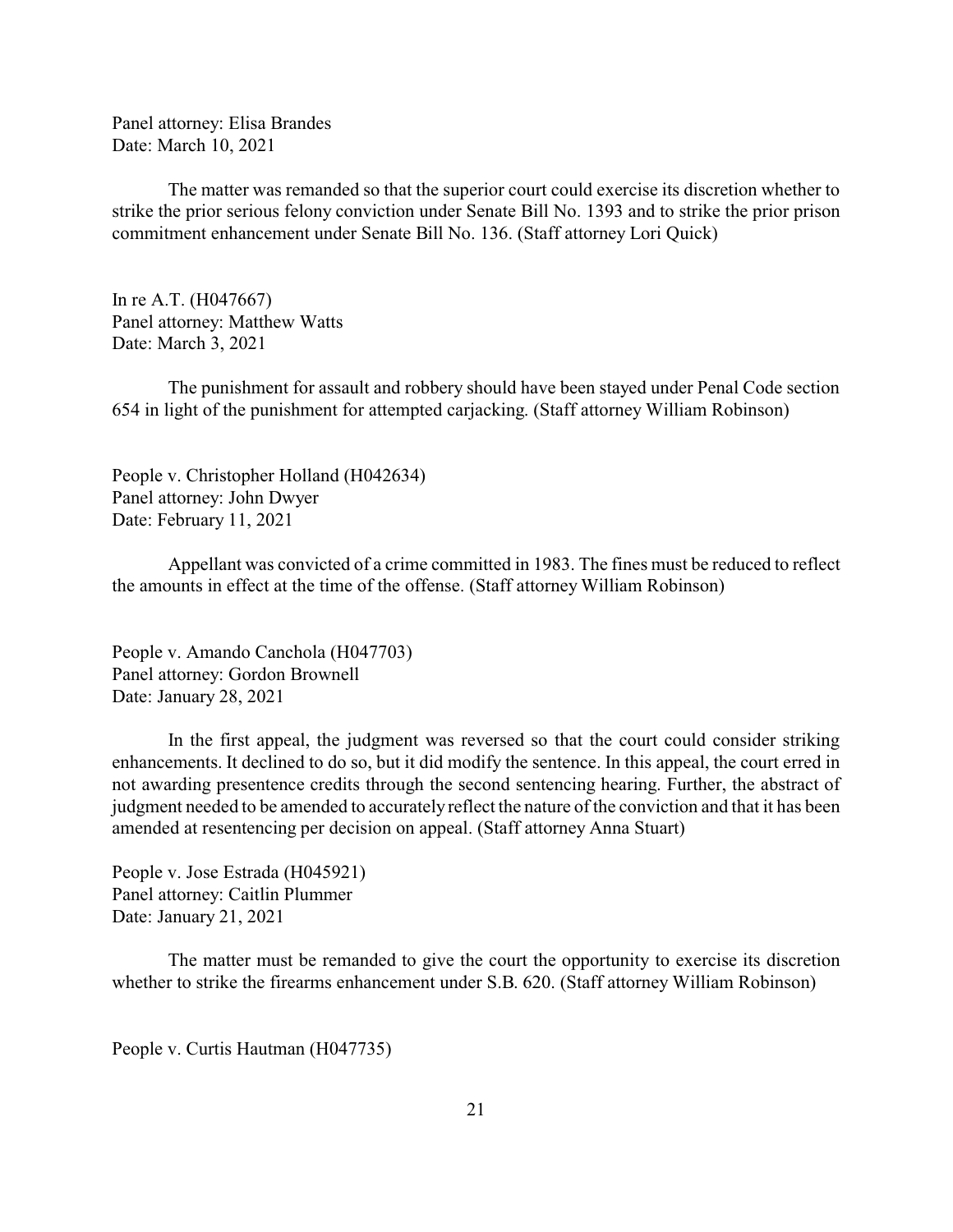Panel attorney: Allen Weinberg Date: January 13, 2021

The matter was remanded to the trial court to determine whether appellant is entitled to presentence credits for the time on the ankle monitoring program and whether his probation is limited to two years under A.B. 1950. (Staff Attorney Lori Quick)

# **DEPENDENCY CASES**

In re N.T. (H048922) Panel attorney: Patricia Saucier Date: October 22, 2021

The matter was remanded to comply with the Indian Child Welfare Act. (Staff attorney Paul Couenhoven)

In re E.L. (H049021) Panel attorneys: Joseph Tavano and Terence Chucas Date: September 21, 2021

The order terminating parental rights was reversed to consider the parent-child exception in light of *In re Caden C.* (2021) 11 Cal.5th 614. (Staff attorneys Jonathan Grossman and Anna Stuart)

In re E.C. (H048575) Panel attorney: Carol Koenig Date: September 21, 2021

The order terminating parental rights was conditionally reversed so that the juvenile court can comply with the inquiry requirement of the Indian Child Welfare Act. (Staff attorney Anna Stuart)

In re J.R. (H048689) Panel attorney: Jamie Moran Date: September 14, 2021

The Court of Appeal agreed with the mother that the juvenile court erred in finding her former boyfriend to be a presumed father, as he failed to adequately step forward to care for the child before the dependency. (Staff attorney Paul Couenhoven)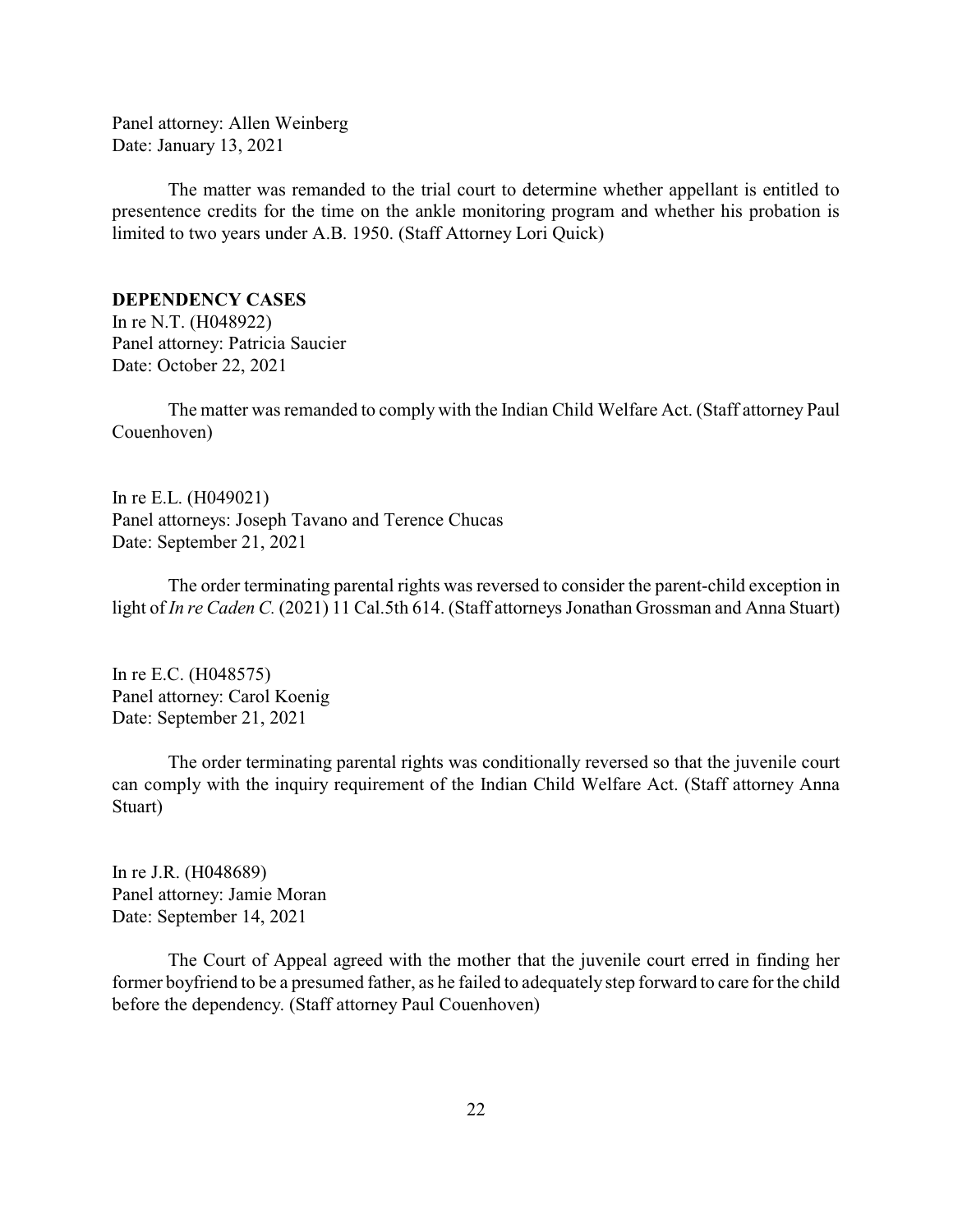<span id="page-22-0"></span>In re J.L. (H048843) Staff attorney: Jonathan Grossman Date: August 23, 2021

The matter was remanded to comply with the Indian Child Welfare Act.

In re J.S. (H047781, H047793, H048549) Panel attorneys: Linda Harvie and Leslie Barry for the minors Date: August 4, 2021

The juvenile court properly quashed the father's subpoena to have one of the children testify at the contested jurisdictional hearing. (Staff attorneys Joseph Doyle and Jonathan Grossman)

In re J.G. (H048894) Panel attorney: Paul Swiller Date: July 29, 2021

The matter was remanded so that the court may comply with the Indian Child Welfare Act. (Staff attorney Anna Stuart)

In re Leo G. (H048569) Panel attorney: Mansi Thakkar Date: June 30, 2021

Following *In re Caden C.* (2021) 11 Cal.5th 314, the Court of Appeal reversed the termination of parental rights because it did not appear the juvenile court properly followed the law in the hearing that occurred before the Supreme Court decision. (Staff attorney Joseph Doyle)

In re S.W. (H048493) Panel attorney: Sarah Vaona Date: June 25, 2021

Because there was a reason to believe the child might have Indian ancestry, the department had a duty to make further inquiry. (Staff attorney Joseph Doyle)

# **HABEAS CORPUS**

People v. James Sloop (H047503) Panel attorney: Richard Fitzer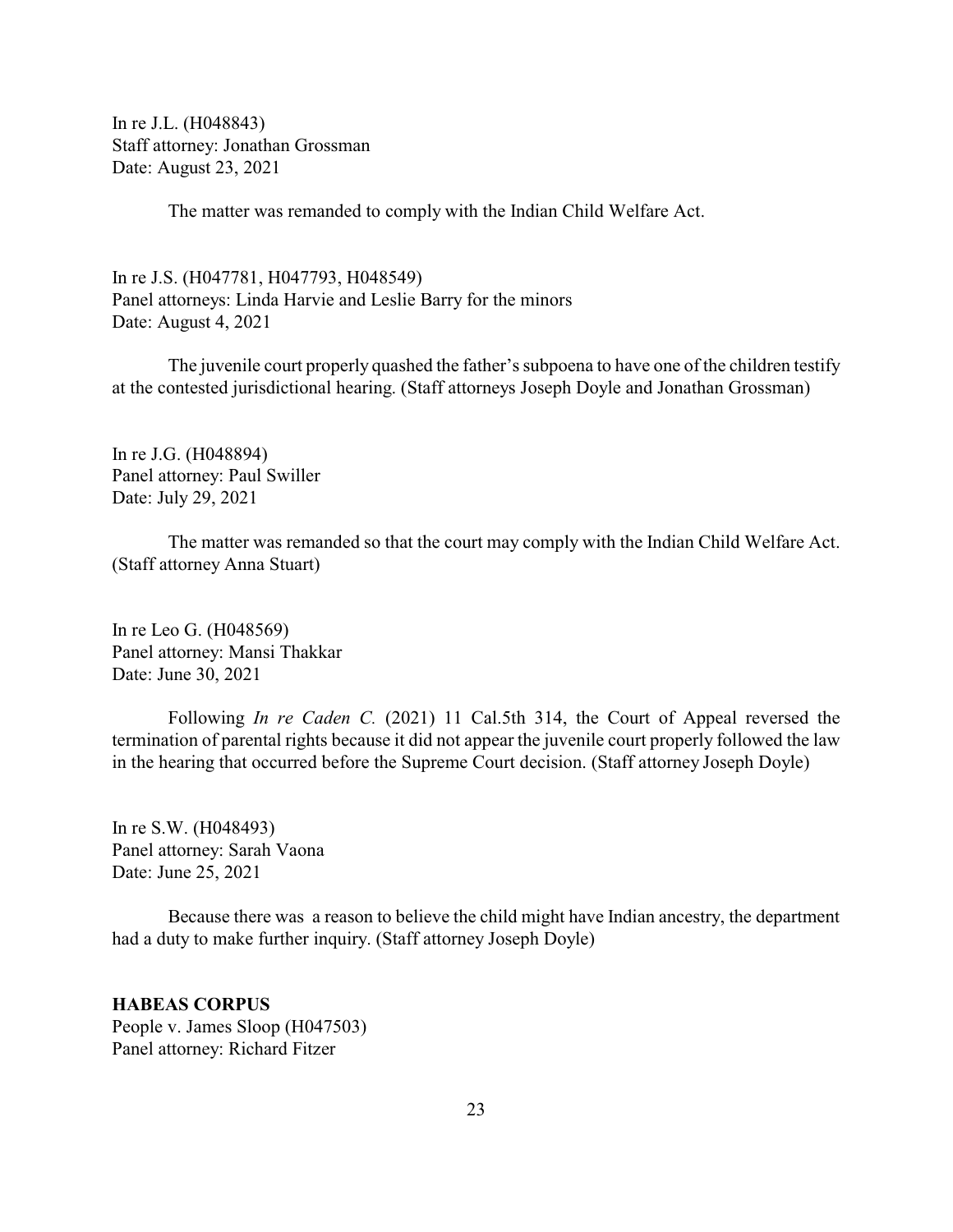<span id="page-23-0"></span>Date: March 10, 2021

The prior prison commitment should be dismissed pursuant to S.B. 136, and the court failed to exercise its discretion whether to impose a concurrent term for dissuading a witness, which was an option under the facts of the case. Further, the Court of Appeal issued an order to show cause on habeas corpus because of evidence that the expert on intimate partner violence lied about her credentials. The defendant accepted an offer of eight years, credit for time served. (Staff attorneys William Robinson and Joseph Doyle)

People v. Jennifer Vasquez (H047246) Panel attorney: Kevin Sheehy Date: March 9, 2021

The Court of Appeal issued an order to show cause on habeas corpus because of evidence that the expert on intimate partner violence lied about her credentials. The defendant accepted an offer reducing the life sentence to 9 years 8 months. (Staff attorneys Patrick McKenna and Joseph Doyle)

In re Juan Figueroa (H047325) Staff attorney: William Robinson Date: February 5, 2021

The defendant entered a plea bargain in 2013 which resulted in a 15 year sentence. CDCR later sent a letter to the court stating the sentence was unauthorized. The court, with the agreement of the prosecution and the defense, modified the judgment to be 10 years. Later, CDCR said the first letter wrong. The court on its own increased the sentence back to 15 years. The defendant filed a habeas corpus petition and counsel was appointed. In a supplemental petition, it was alleged the original 15 year sentence was unauthorized for reasons not identified byCDCR, the ten year sentence was authorized, and the defendant was not triflingwith the courts because the prosecution had agreed to the ten year sentence. The Attorney General conceded, and the Court of Appeal ordered that the ten year sentence be reimposed.

#### **MISCELLANEOUS**

In re Gerardo Cisneros (H048649) Panel attorney: Jeff Glick Date: June 22, 2021

Appellant could not suffer a third strike sentence because it was agreed when he pled in the prior case that his two convictions would serve as one strike. (Staff attorney Jonathan Grossman)